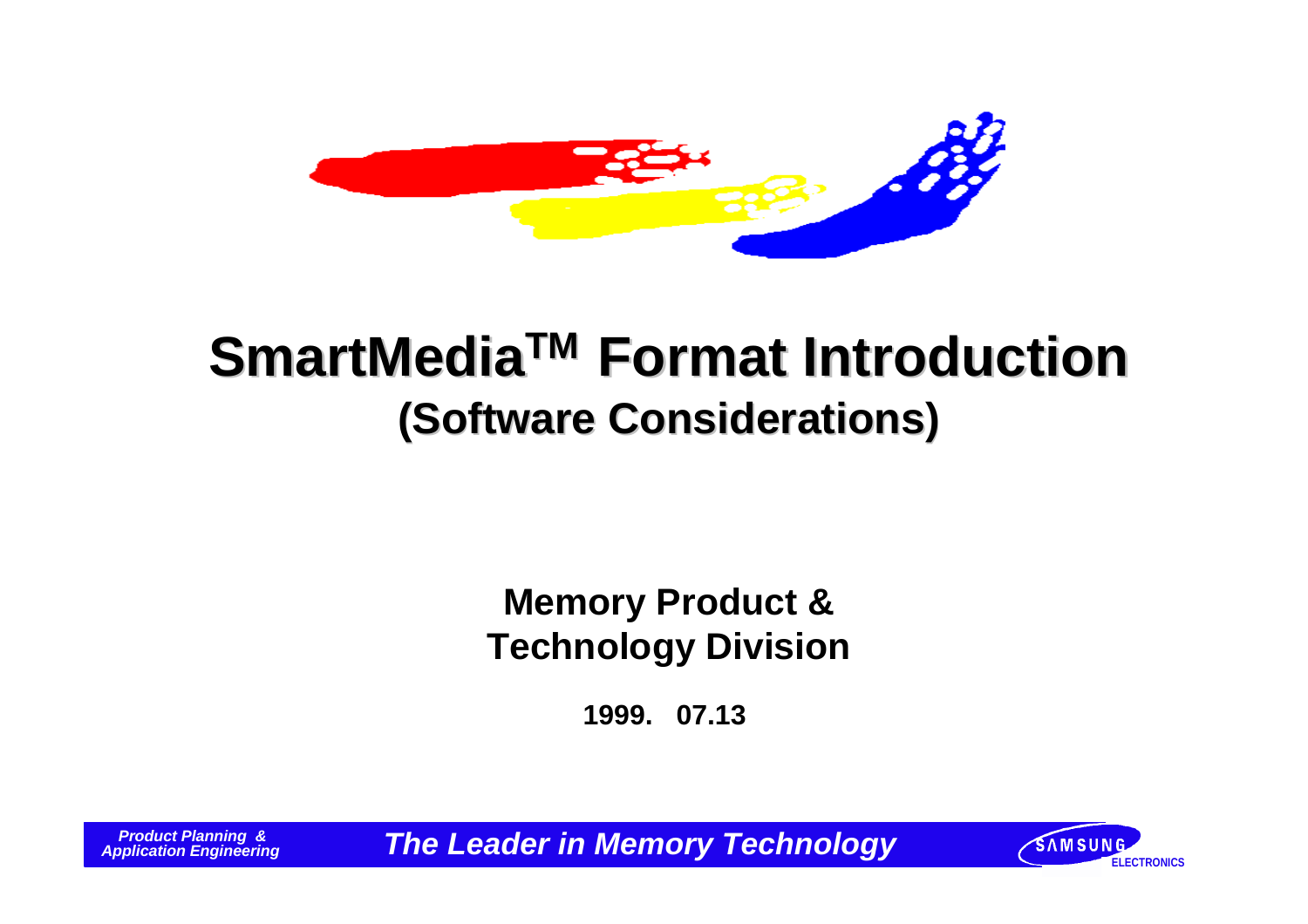# **Why Standard File System for SmartMedia??**



- q **High overhead cost for card assembly**
- **□ Flash file management by controller-proprietary firmware**
- **□ No overhead cost for assembly**
- q **Direct access by host system bus**
- q **Flash file management by host firmware needs to be standardized for compatibility**

*The Leader in Memory Technology* **EXAMENDING** 

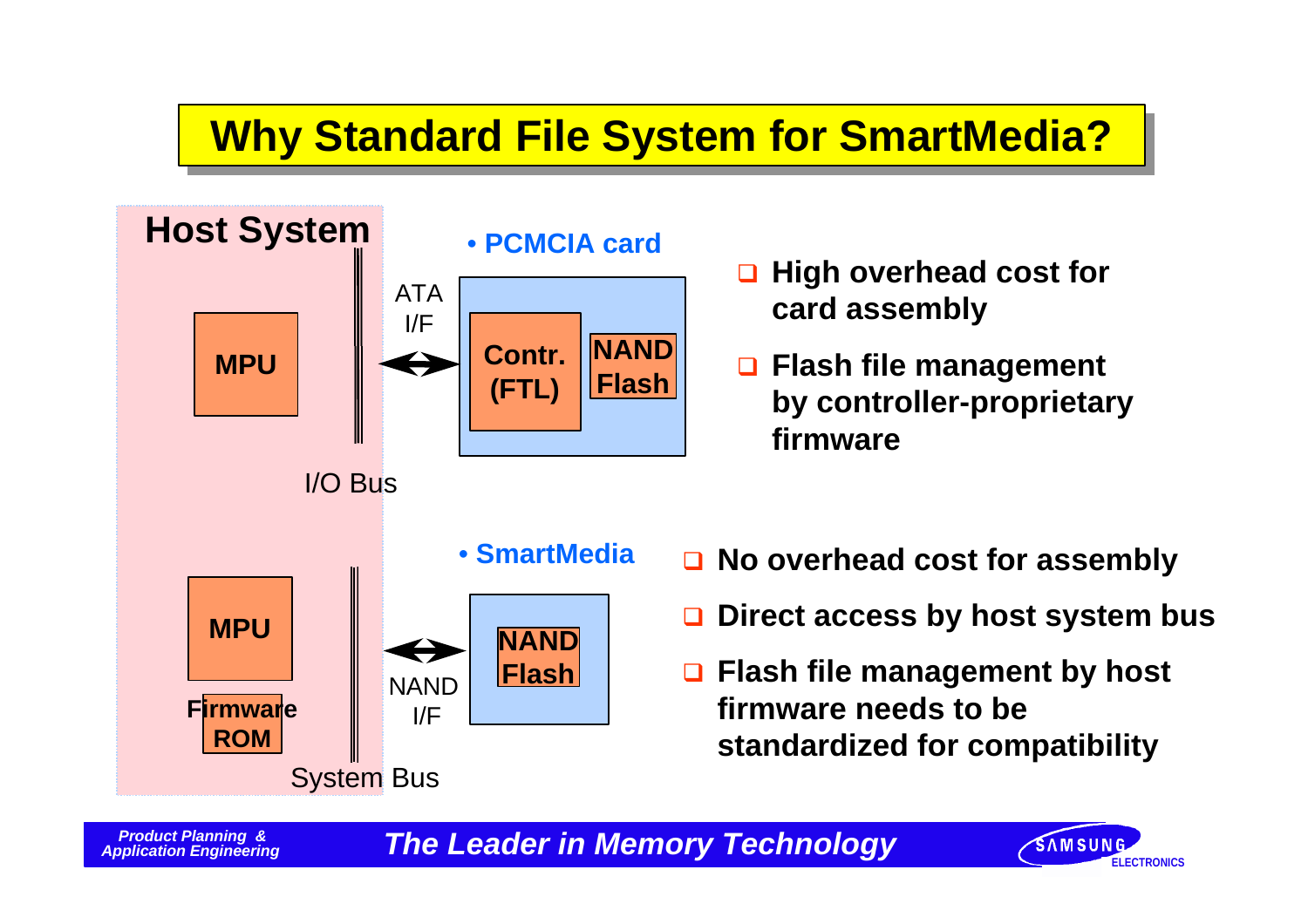# **SmartMedia Specification List**

**Already standardized up to 128MB SmartMedia !**

- **1. The essential specification for developer.**
	- *SmartMedia Logical Format Specification(Ver 1.11, 99.4)*
	- *SmartMedia Physical Format Specification(Ver 1.20, 99.4)*
- *\*\** **Non-members are not given access to specifications. Anyone who want to get this specifications should be a member of the SSFDC Forum (URL: www.ssfdc.or.jp)**
- **2. Other useful Specificaton.**
	- *SmartMedia Physical Specification(Ver 1.11, 99.4)*
	- *SmartMedia Application Specification(Ver 1.0,97.9)*
	- *SmartMedia Electronics Specification(Ver 1.20, 98.12)*
	- *SmartMedia LogoMark Interface Specification(Ver 1.00, 97.11)*
	- *SmartMedia Voltage,Volume Guideline Specification(Ver 1.00, 98.12)*
	- *SmartMedia Interface Guideline Specification(Ver 1.00,98.12)*
	- *SmartMedia Compatibility Guideline(Ver 1.00,99.4)*

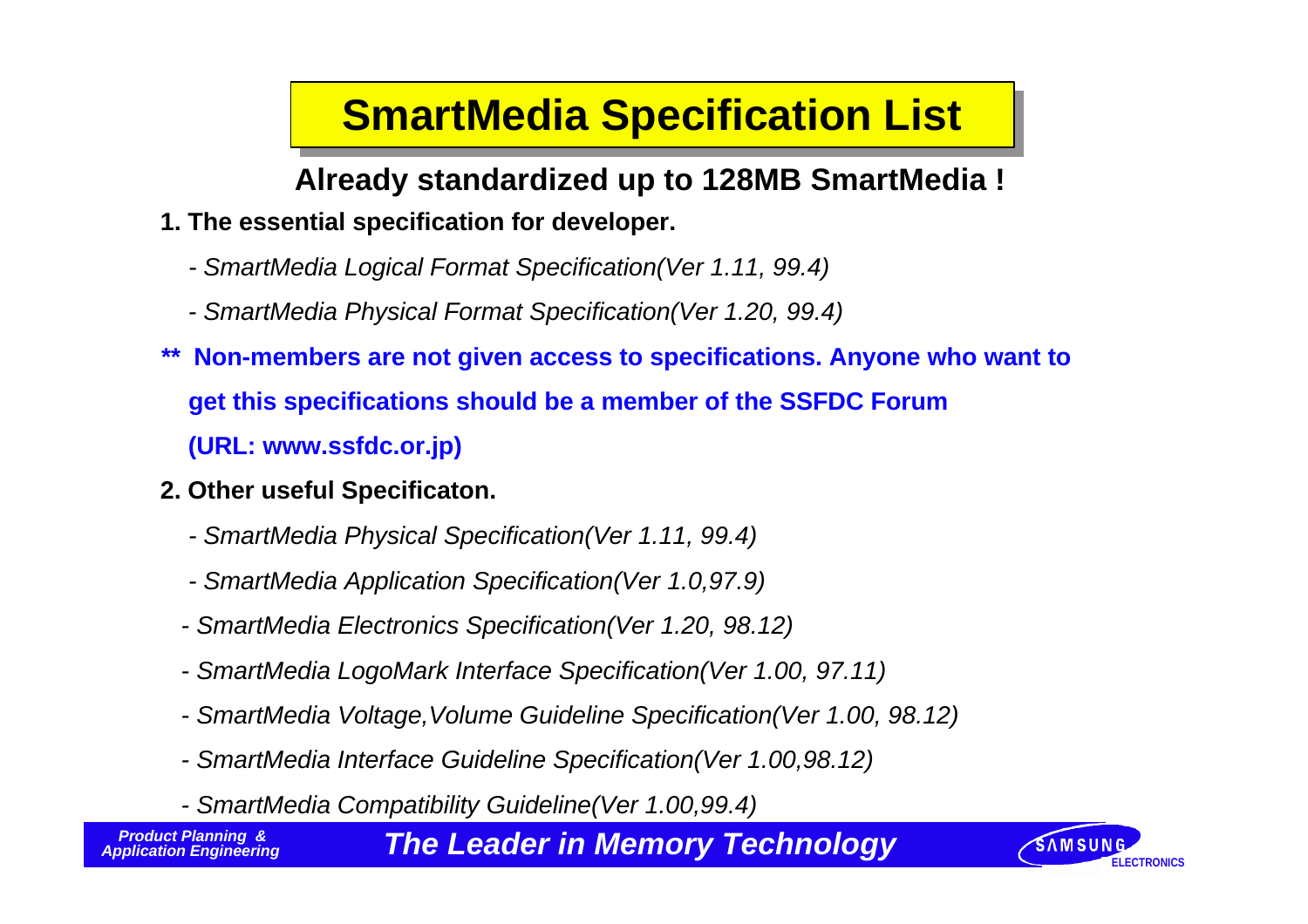### **How Logical/Physical Structures are interrelated**

### **Irrelevant to physical address, logical structures are predefined and gives flexibility in the memory usage**



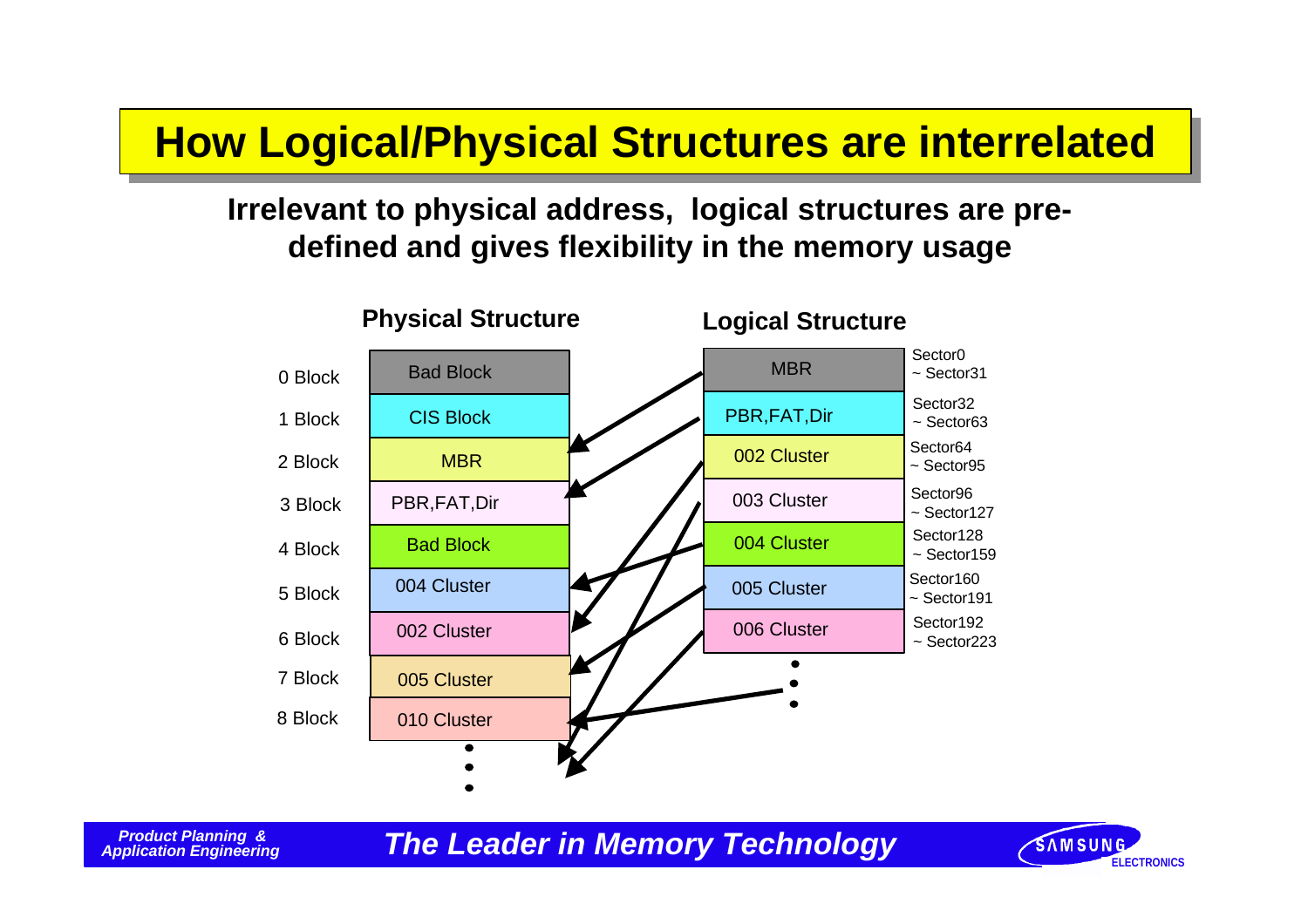# **Physical / Logical Format**



 *Product Planning &*

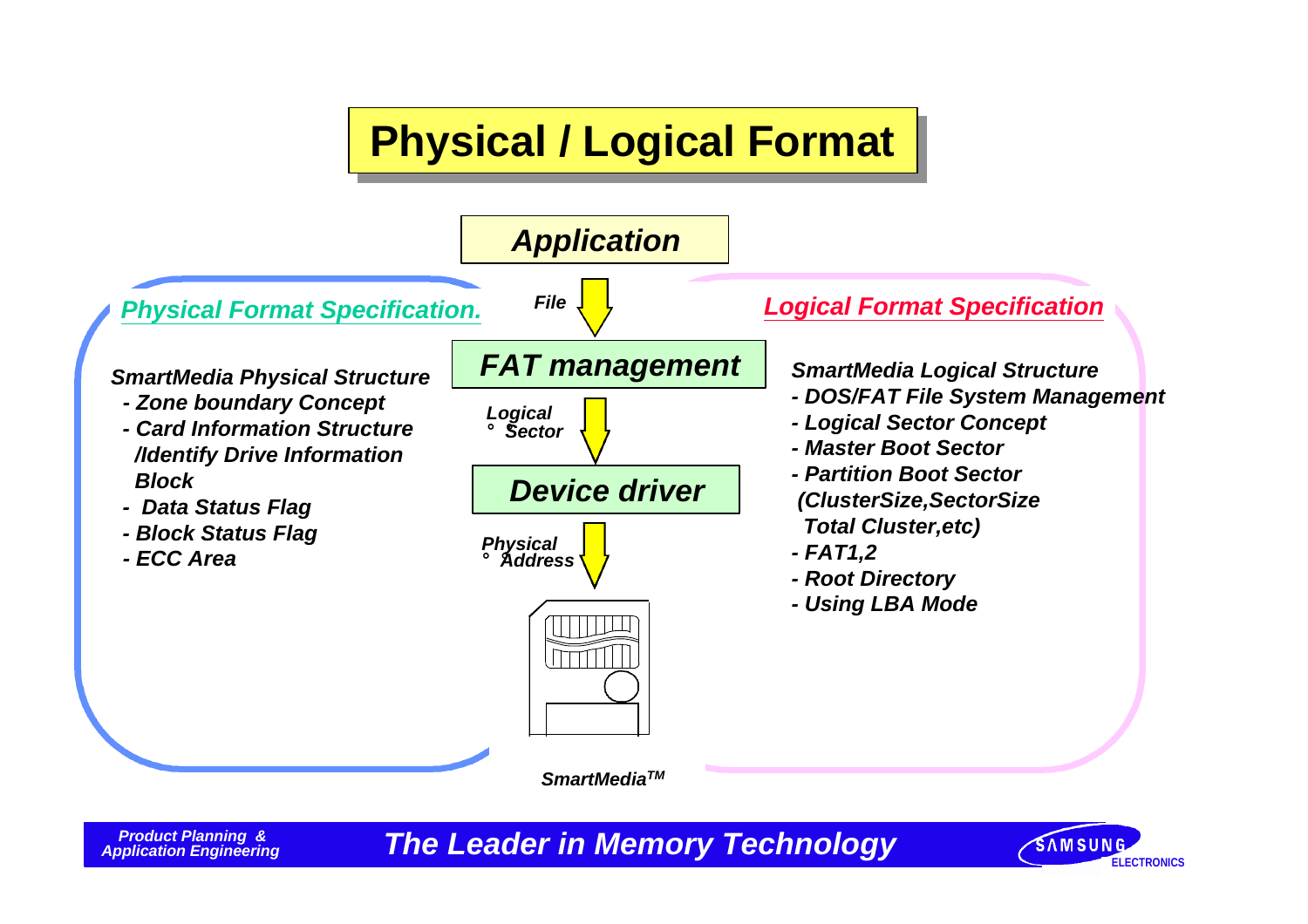### **What is Physical Format?**



*Application Engineering Memory Technology* **Example 2 EXAM SURGE 2014 21 22 23 AMSUNGS** 

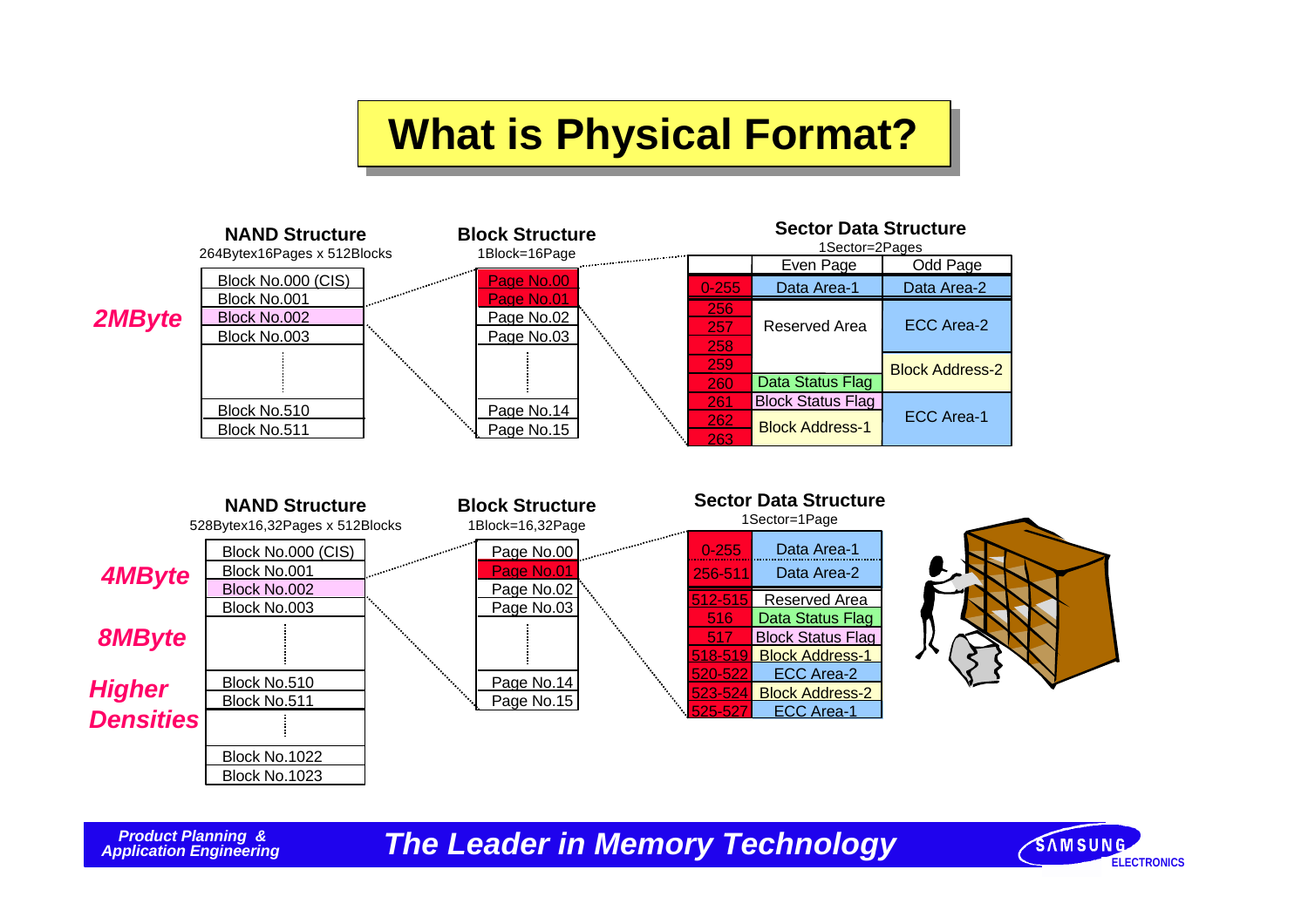# **What is Logical Format?**

### *In case of 16MB SmartMedia*

Logical Structure



*APPLE ENGINEERING ENGINEERING ENGINEERING**ELECTRONICS* 

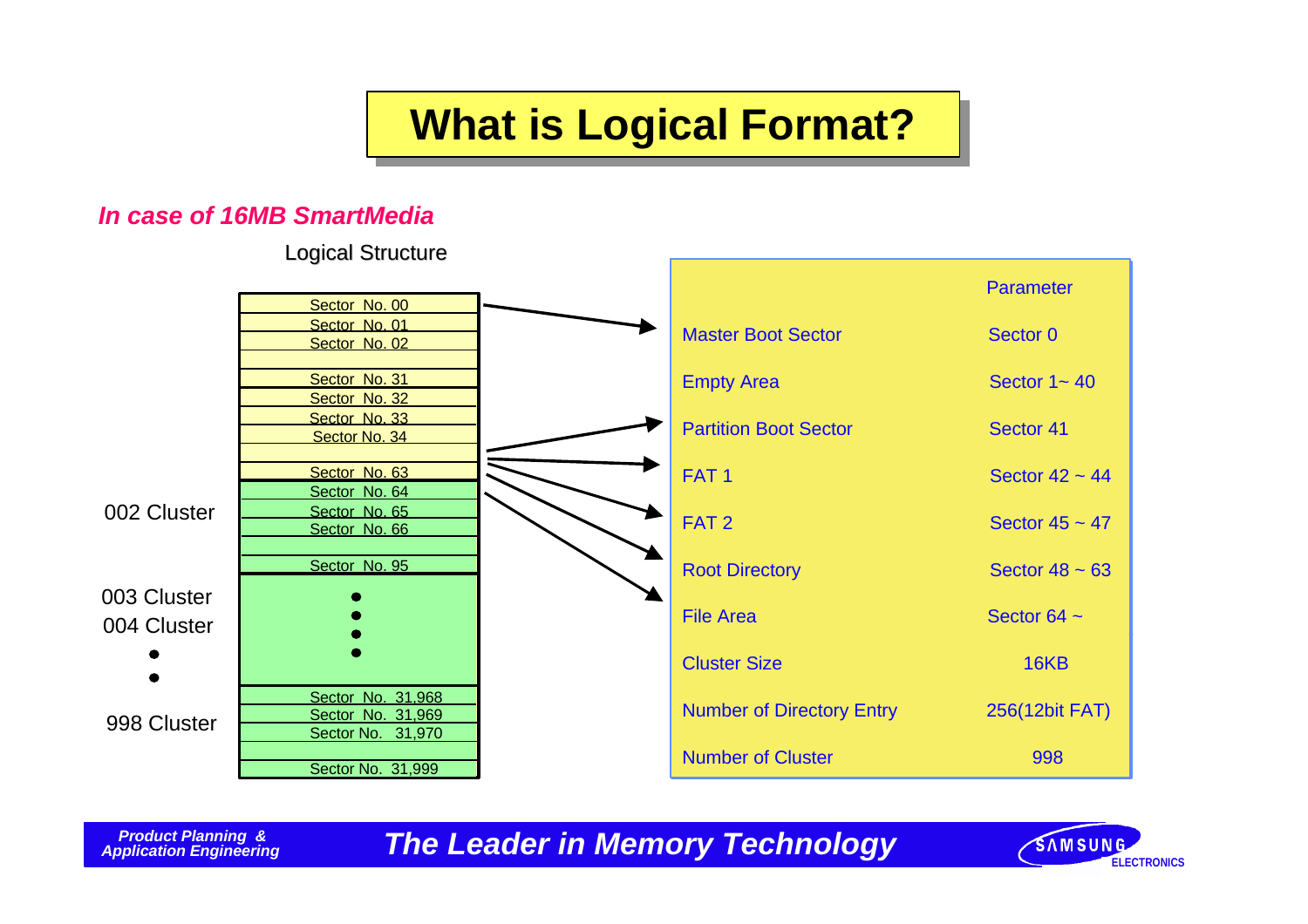### **CIS CIS (Card Information System) Area (1 and 2) I**

| <b>Addr</b>    | <b>Data</b>      | <b>Contents</b>                          | Addr           | <b>Data</b>      | <b>Contents</b>                            |
|----------------|------------------|------------------------------------------|----------------|------------------|--------------------------------------------|
| 00             | 01h              | Tuple ID(CIS TPL_Device)                 | 1 <sup>C</sup> | 1Ah              | Tuple ID(CIS TPL_CONFIG)                   |
| 01             | 03h              | <b>Link to Next Tuple</b>                | 1D             | 05h              | <b>Link to Next Tuple</b>                  |
| 02             | D <sub>9</sub> h | Device Type: I/O, Rate: 250ns            | 1E             | 01h              | <b>Field Size Byte</b>                     |
| 03             | 01h              | Device Size: 2 K Byte                    | 1F             | 03h              | Last Entry in the Card Configuration Table |
| 04             | <b>FFh</b>       | <b>End of Device ID Tuple</b>            | 20             | 00h              | <b>CCR Base Address(Low-order Byte)</b>    |
| 05             | 18h              | Tuple ID(CIS TPL_JEDEC_C)                | 21             | 02h              | <b>CCR Base Address(High-order Byte)</b>   |
| 06             | 02h              | <b>Link to Next Tuple</b>                | 22             | 0Fh              | <b>CCR Present Mask</b>                    |
| 07             | <b>DFh</b>       | <b>JEDEC Manufacture ID(PC Card ATA)</b> | 23             | 1Bh              | Tuple ID(CIS TPL_CFTABLE_ENTRY)            |
| 08             | 01h              | JEDEC Device ID(VPP not required)        | 24             | 08h              | <b>Link to Next Tuple</b>                  |
| 09             | 20h              | Tuple ID(CIS TPL_MANF ID)                | 25             | C <sub>O</sub> h | <b>Configuration Table Index Byte</b>      |
| 0A             | 04h              | <b>Link to Next Tuple</b>                | 26             | C <sub>0</sub> h | <b>Interface Description Field</b>         |
| 0 <sub>B</sub> | 00h              | <b>Manufacture Code</b>                  | 27             | A <sub>1</sub> h | <b>Feature Selection Byte</b>              |
| OC             | 00h              | <b>Manufacture Code</b>                  | 28             | 01h              | <b>Power Parameter Selection Byte</b>      |
| 0D             | 00h              | Manufacture Info.                        | 29             | 55h              | Power Voltage(5V)                          |
| 0E             | 00h              | Manufacture Info.                        | 2A             | 08h              | Memory Space(Low-order byte)               |
| 0F             | 21h              | Tuple ID(CIS TPL FUNC ID)                | 2B             | 00h              | Memory Space(High-order byte)              |
| 10             | 02h              | <b>Link to Next Tuple</b>                | 2C             | 20h              | Miscellaneous (ex: CCSR power down)        |
| 11             | 04h              | PL FID FUNCTION                          | 2D             | 1Bh              | Tuple ID(CIS TPL CFTABLE ENTRY)            |
| 12             | 01h              | TPL FID SYS INIT                         | 2E             | 0Ah              | <b>Link to Next Tuple</b>                  |
| 13             | 22h              | Tuple ID(CIS TPL_FUNCE)                  | 2F             | C1h              | <b>Configuration Table Index Byte</b>      |
| 14             | 02h              | <b>Link to Next Tuple</b>                | 30             | 41h              | <b>Interface Description Field</b>         |
| 15             | 01h              | <b>Disk Device Interface Tuple</b>       | 31             | 99h              | <b>Feature Selection Byte</b>              |
| 16             | 01h              | <b>PC Card ATA Interface</b>             | 32             | 01h              | <b>Power Parameter Selection Byte</b>      |
| 17             | 22h              | Tuple ID(CIS TPL_FUNCE)                  | 33             | 55h              | Power Voltage(5V)                          |
| 18             | 03h              | <b>Link to Next Tuple</b>                | 34             | 64h              | I/O Space Description Byte                 |
| 19             | 02h              | <b>PC Card ATA Extension Tuple</b>       | 35             | <b>F0h</b>       | Interrupt IRQ Condition Info.              |
| 1A             | 04h              | <b>ATA Function Byte1</b>                | 36             | FFh              | Interrupt IRQs 0 to 7                      |
| 1B             | 07h              | <b>ATA Function Byte2</b>                | 37             | <b>FFh</b>       | Interrupt IRQs 8 to 15                     |

 *Product Planning &*

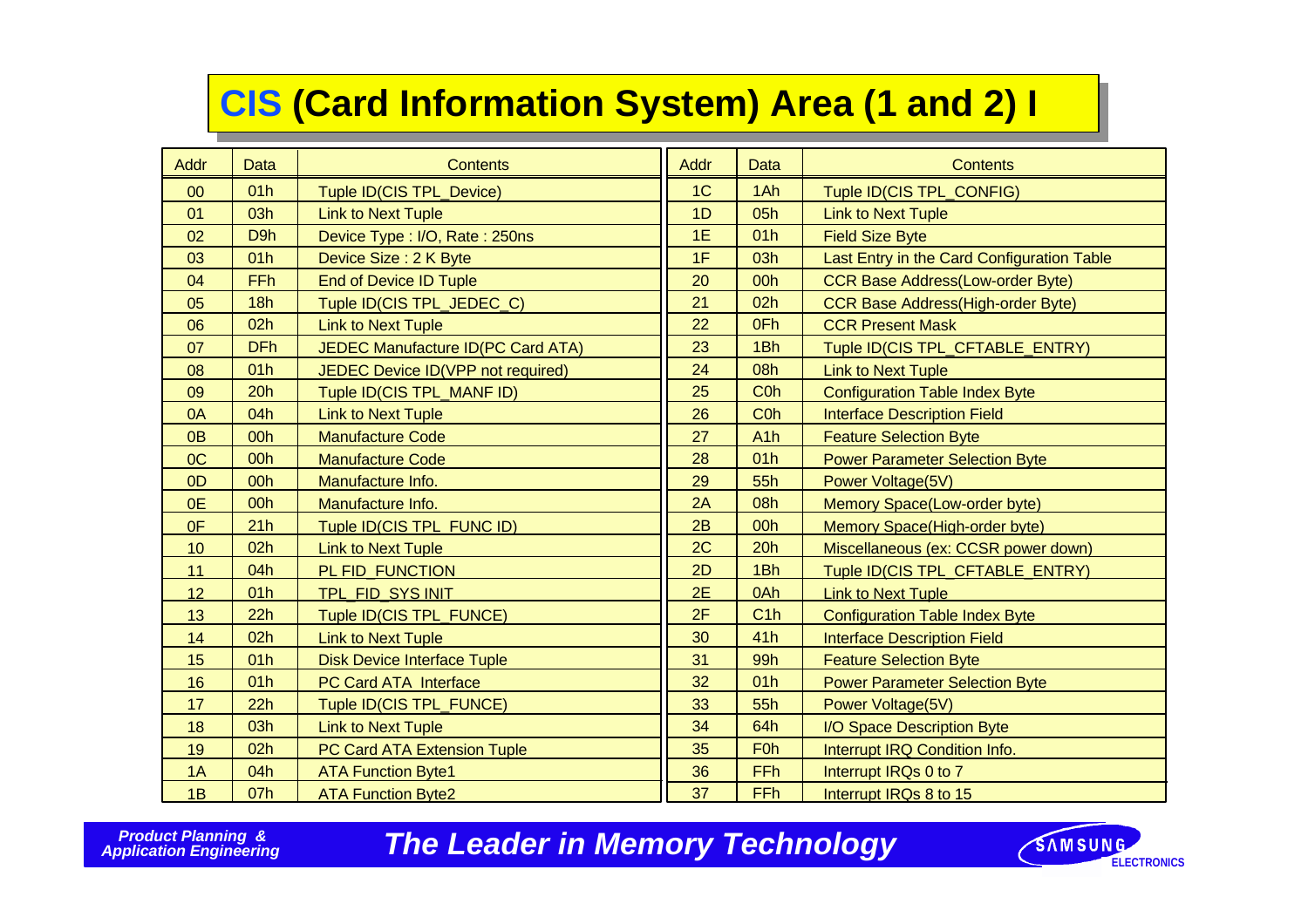### **CIS CIS (Card Information System) Area (1 and 2) II**

| <b>Addr</b>    | <b>Data</b> | <b>Contents</b>                       | Addr      | Data       | <b>Contents</b>                |
|----------------|-------------|---------------------------------------|-----------|------------|--------------------------------|
| 38             | 20h         | Miscellaneous (ex: CCSR power down)   | 54        | EEh        | IRQ Condition Info. (IRQ14)    |
| 39             | 1Bh         | Tuple ID [I/O Primary]                | 55        | 15h        | Tuple ID(CIS TPL_VERS_1)       |
| 3A             | 0Ch         | <b>Link to Next Tuple</b>             | 56        | 14h        | <b>Link to Next Tuple</b>      |
| 3B             | 82h         | <b>Configuration Table Index Byte</b> | 57        | 05h        | Major Version Number[Ver.5]    |
| 3C             | 41h         | <b>Interface Description Field</b>    | 58        | 00h        | Minor Version Number[Ver.0]    |
| 3D             | 18h         | <b>Feature Selection Byte</b>         | 59        | 20h        | <b>Name of Manufacture</b>     |
| 3E             | EAh         | I/O Space Description Byte            | 5A        | 20h        | <b>Name of Manufacture</b>     |
| 3F             | 61h         | I/O Range Description Byte            | 5B        | 20h        | <b>Name of Manufacture</b>     |
| 40             | <b>F0h</b>  | I/O Address Range(01F0h-01F7h)        | 5C        | 20h        | <b>Name of Manufacture</b>     |
| 41             | 01h         | I/O Address Range(01F0h-01F7h)        | 5D        | 20h        | <b>Name of Manufacture</b>     |
| 42             | 07h         | 8 Bytes                               | <b>5E</b> | 20h        | <b>Name of Manufacture</b>     |
| 43             | F6h         | I/O Address Range(03F6h-03F7h)        | 5F        | 20h        | <b>Name of Manufacture</b>     |
| 44             | 03h         | I/O Address Range(03F6h-03F7h)        | 60        | 00h        | <b>End of Manufacture Name</b> |
| 45             | 01h         | 2 Bytes                               | 61        | 20h        | <b>Name of Product</b>         |
| 46             | EEh         | IRQ Condition Info. (IRQ14)           | 62        | 20h        | <b>Name of Product</b>         |
| 47             | 1Bh         | Tuple ID[I/O secondary]               | 63        | 20h        | <b>Name of Product</b>         |
| 48             | 0Ch         | <b>Link to Next Tuple</b>             | 64        | 20h        | <b>Name of Product</b>         |
| 49             | 83h         | <b>Configuration Table Index Byte</b> | 65        | 00h        | <b>End of Product Name</b>     |
| 4A             | 41h         | <b>Interface Description Field</b>    | 66        | 30h        | <b>Product Version "0"</b>     |
| 4 <sub>B</sub> | 18h         | <b>Feature Selection Byte</b>         | 67        | 2Eh        | <b>Product Version "."</b>     |
| 4C             | EAh         | I/O Space Description Byte            | 68        | <b>30h</b> | <b>Product Version "0"</b>     |
| 4D             | 61h         | I/O Range Description Byte            | 69        | 00h        | <b>End of Product Version</b>  |
| 4E             | <b>70h</b>  | I/O Address Range(0170h-0177h)        | 6A        | FFh        | End of Product Info. Tuple     |
| 4F             | 01h         | I/O Address Range(0170h-0177h)        | 6B        | 14h        | <b>CIS TPL_NO_LINK</b>         |
| 50             | 07h         | 8 Bytes                               | 6C        | 00h        | <b>Link to Next Tuple</b>      |
| 51             | <b>76h</b>  | I/O Address Range(0376h-0377h)        | 6D        | FFh        | <b>CIS TPL_END</b>             |
| 52             | 03h         | I/O Address Range(0376h-0377h)        | 6E-7F     | 00h        | <b>Null-Tuple</b>              |
| 53             | 01h         | 2 Bytes                               |           |            |                                |

 *Product Planning &*

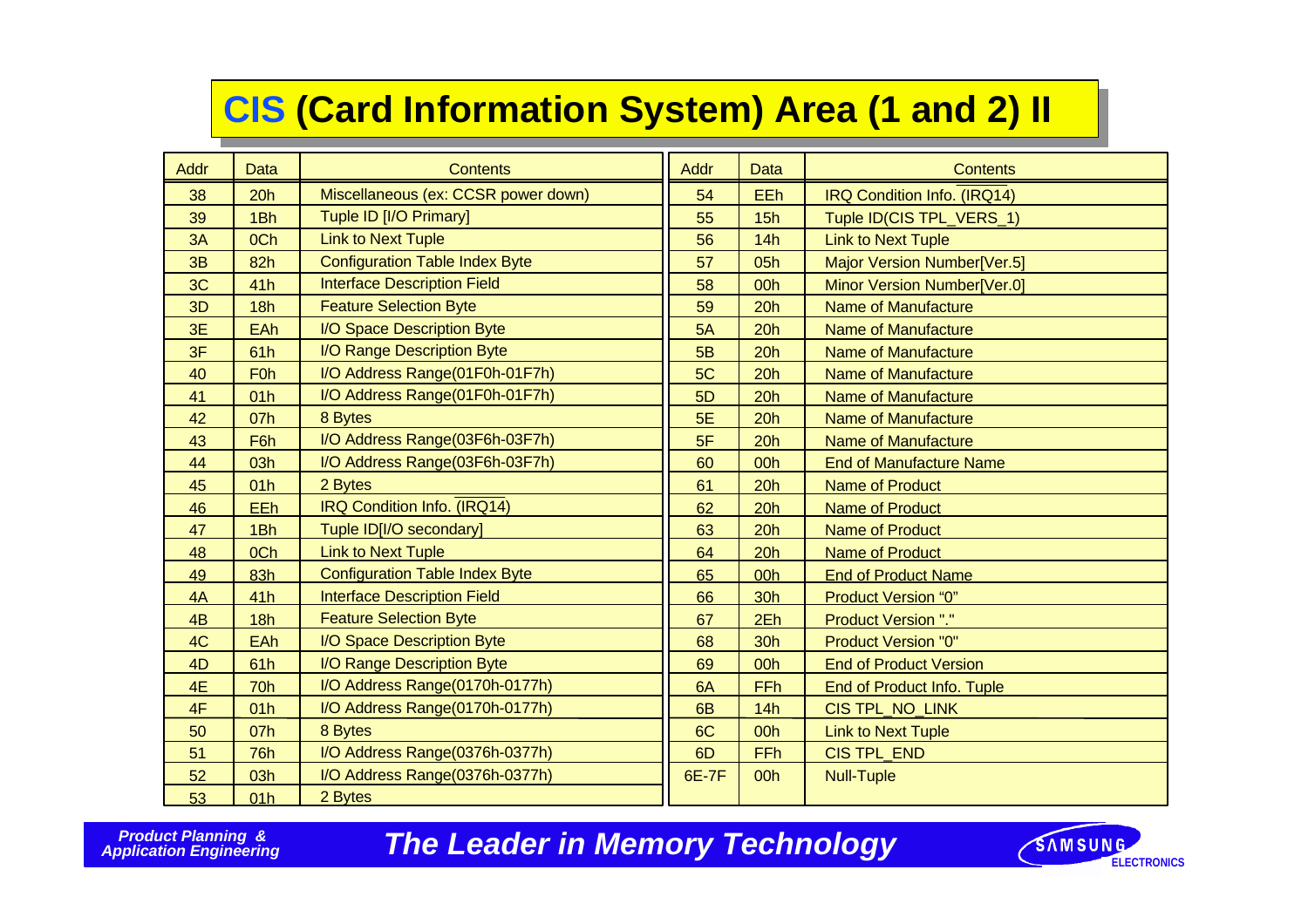### **Logical Format Parameter**

|                    | <b>MB</b><br>1   | 2 MB             | 4 MB             | <b>8 MB</b>    | <b>16 MB</b>     | <b>32 MB</b> | <b>64 MB</b> | <b>128 MB</b> |
|--------------------|------------------|------------------|------------------|----------------|------------------|--------------|--------------|---------------|
| <b>NumCylinder</b> | 125              | 125              | 250              | 250            | 500              | 500          | 500          | 500           |
| <b>NumHead</b>     | $\boldsymbol{4}$ | $\boldsymbol{4}$ | $\boldsymbol{4}$ | $\overline{4}$ | $\boldsymbol{4}$ | 8            | 8            | 16            |
| <b>NumSector</b>   | 4                | 8                | 8                | 16             | 16               | 16           | 32           | 32            |
| <b>SumSector</b>   | 2,000            | 4,000            | 8,000            | 16,000         | 32,000           | 64,000       | 128,000      | 256,000       |
| <b>SectorSize</b>  | 512              | 512              | 512              | 512            | 512              | 512          | 512          | 512           |

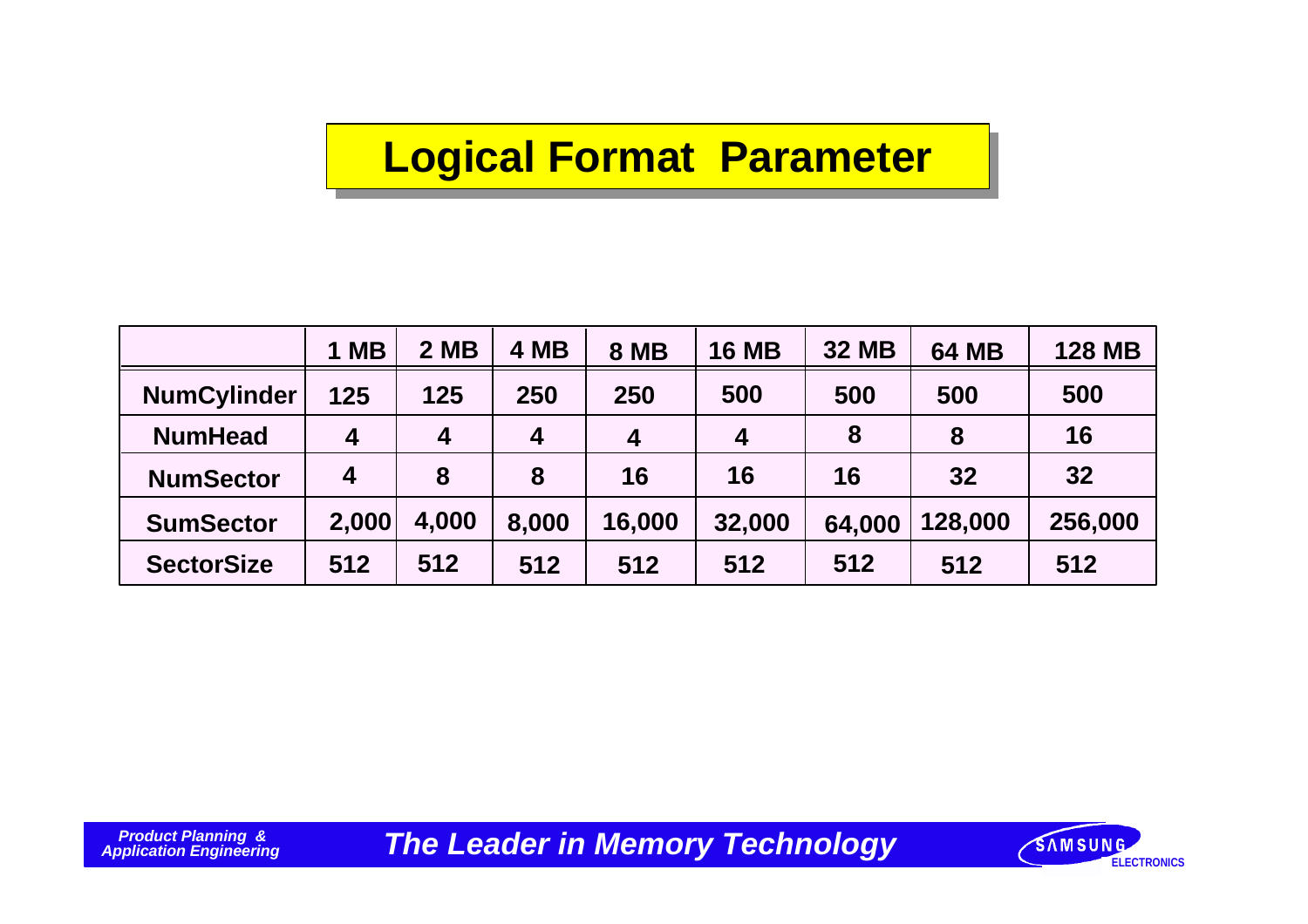### **Master Boot Record (MBR) 1**

The Master Boot Record contains the following fields:

| <b>Offset</b> | Size(Bytes)      | <b>Description</b>     |  |  |
|---------------|------------------|------------------------|--|--|
| 000H          | 446              | <b>Boot code</b>       |  |  |
| 1BEH          | 16               | <b>Partition Entry</b> |  |  |
| 1CEH          | 16               | <b>Partition Entry</b> |  |  |
| 1DEH          | 16               | <b>Partition Entry</b> |  |  |
| 1EEH          | 16               | <b>Partition Entry</b> |  |  |
| 1FEH          | $\boldsymbol{p}$ | Signature Word(0x55AA) |  |  |

*Application Figure 2011 Memory Technology* **Example 2013 12 AMSUNG** 

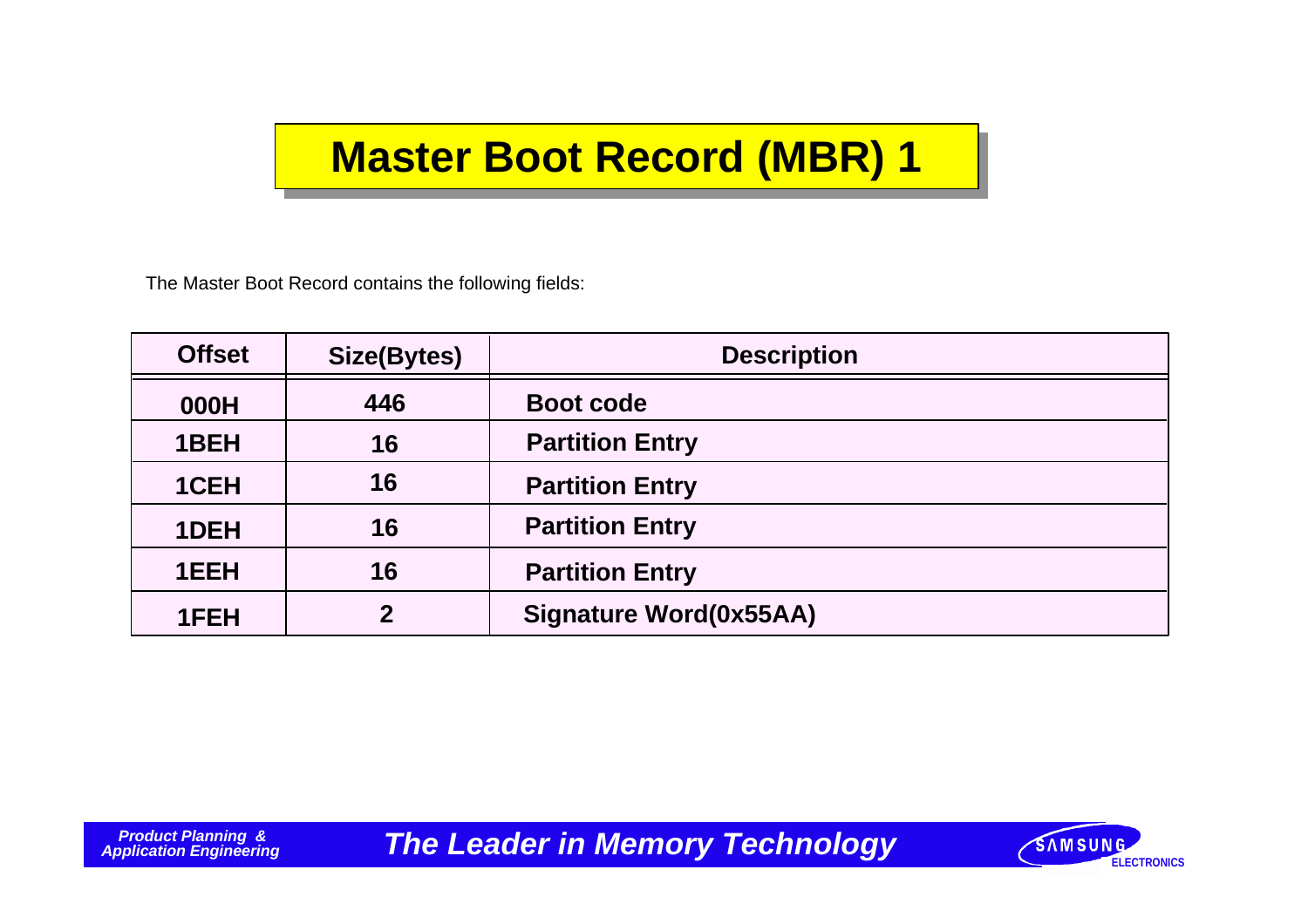# **Master Boot Record (MBR) 2**

Each of the four Partition Entries in the Master Boot Record have the following format:

| <b>Offset</b> | Size(Bytes)             | <b>Description</b>                                           |  |
|---------------|-------------------------|--------------------------------------------------------------|--|
| 00H           |                         | x86 Default Boot Partition (00H=Not Default, 80H=Default)    |  |
| 01H           |                         | StartHead-Zero-based(0)head number                           |  |
| 02H           |                         | StartSector-Zero-based(1) sector number. Bits 6 and 7 are    |  |
|               |                         | high bits of zero-based(0) cylinder number.                  |  |
| <b>03H</b>    | 1                       | <b>StartCylinder</b>                                         |  |
| 04H           | $\overline{\mathbf{1}}$ | <b>Partition Type</b>                                        |  |
|               |                         | 00H: Unknown or deleted if NumSectors is zero                |  |
|               |                         | 01H: MS-DOS 12-bit BPB/FAT $<$ 16 MB                         |  |
|               |                         | 04H:MS-DOS 16-bit BPB/FAT < 32 MB                            |  |
|               |                         | 05H: Extended MS-DOS Partition                               |  |
|               |                         | 06H:MS-DOS 16-bit BPB/FAT >= 32 MB                           |  |
| 05H           |                         | EndHead-Zero-based(0)head number                             |  |
| 06H           |                         | EndSector-Zero-based(1) sector number. Bits 6 and 7 are      |  |
|               |                         | high bits of zero-based(0) cylinder number.                  |  |
| 07H           | 1                       | <b>EndCylinder</b>                                           |  |
| 08H           | 4                       | <b>StartSector(relative to beginning of Extended MS-DOS)</b> |  |
| 0CH           | 4                       | <b>NumSectors</b>                                            |  |

 *Product Planning &*

**The Leader in Memory Technology EXAMELIAN ELECTRONICS** 

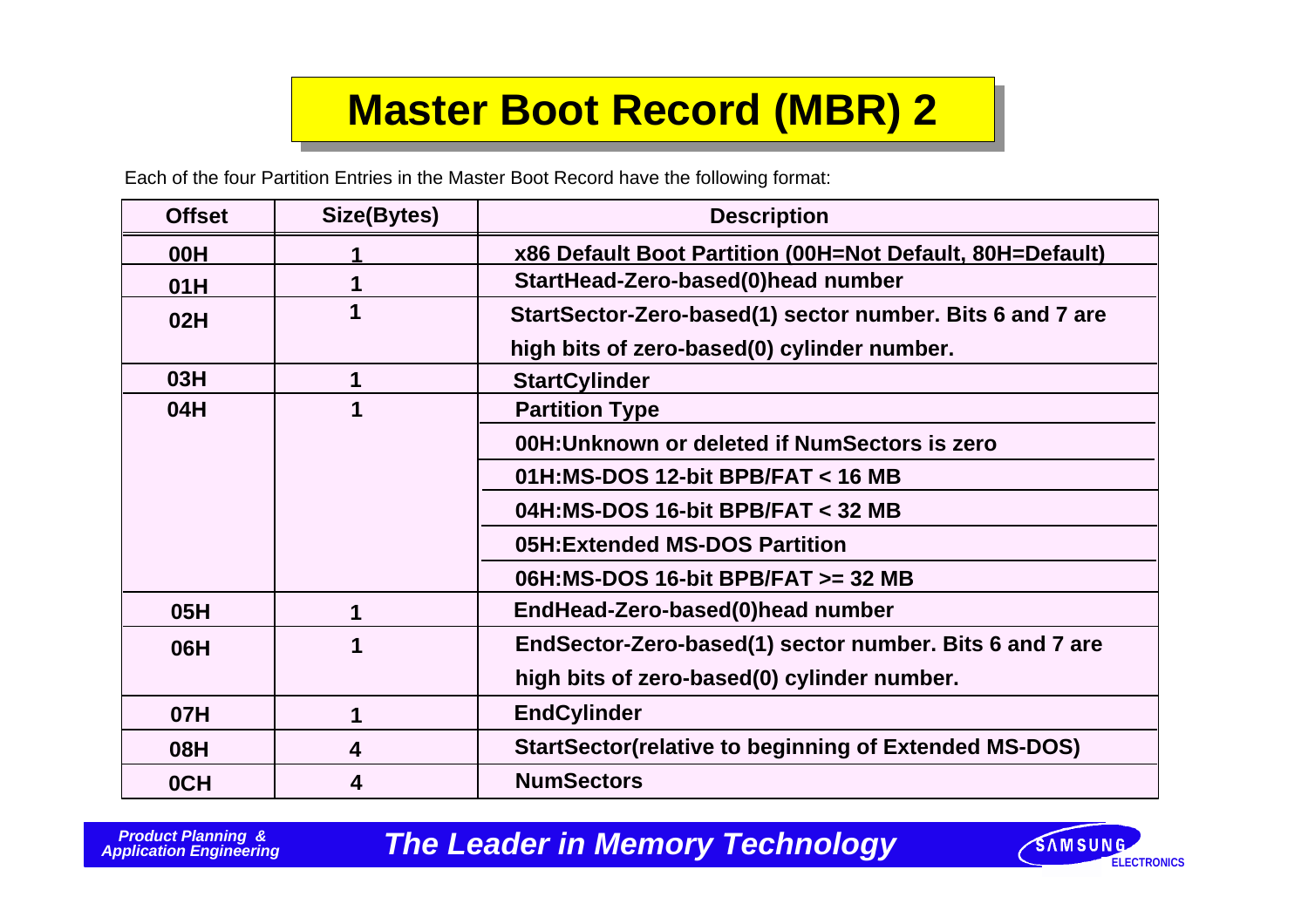# **Partition Boot Record (PBR)**

The Partition Boot Record contains the following fields

| <b>Offset</b> | Size(Bytes)    | <b>Description</b>                                                                                                                                  |                                         |  |
|---------------|----------------|-----------------------------------------------------------------------------------------------------------------------------------------------------|-----------------------------------------|--|
| 000H          | 3              |                                                                                                                                                     | <b>JMP instruction to PBR boot code</b> |  |
| 003H          | 8              | <b>OEMName and version</b>                                                                                                                          |                                         |  |
| 00BH          | 25             | <b>BIOS Parameter Block (BPB)</b>                                                                                                                   |                                         |  |
| 024H          | 1              |                                                                                                                                                     | DriverNumber(00H=Floppy,80H=Fixed)      |  |
| 025H          |                | Reserved, do not use.                                                                                                                               |                                         |  |
| 026H          |                | <b>ExtBootSignature-29H</b>                                                                                                                         |                                         |  |
| 027H          | 4              | <b>VolumeID or Serial Number</b>                                                                                                                    |                                         |  |
| 02BH          | 11             | <b>VolumeLabel-ASCII characters. Padded with blanks</b><br>if less than eleven (11) characters.                                                     |                                         |  |
| 036H          | 8              | FileSysType-ASCII Characters identifying file system type.<br>Padded with blanks if less than eight (8) characters. One of<br>The following values: |                                         |  |
|               |                | <b>Value</b>                                                                                                                                        | <b>Meaning</b>                          |  |
|               |                | <b>FAT12</b>                                                                                                                                        | 12-bit File Allocation Table (FAT)      |  |
|               |                | <b>FAT16</b><br><b>16-bit File Allocation Table (FAT)</b>                                                                                           |                                         |  |
| 03EH          | 448            | Boot code                                                                                                                                           |                                         |  |
| 1FEH          | $\overline{2}$ | Signature word - 55AAH                                                                                                                              |                                         |  |

 *Product Planning &*

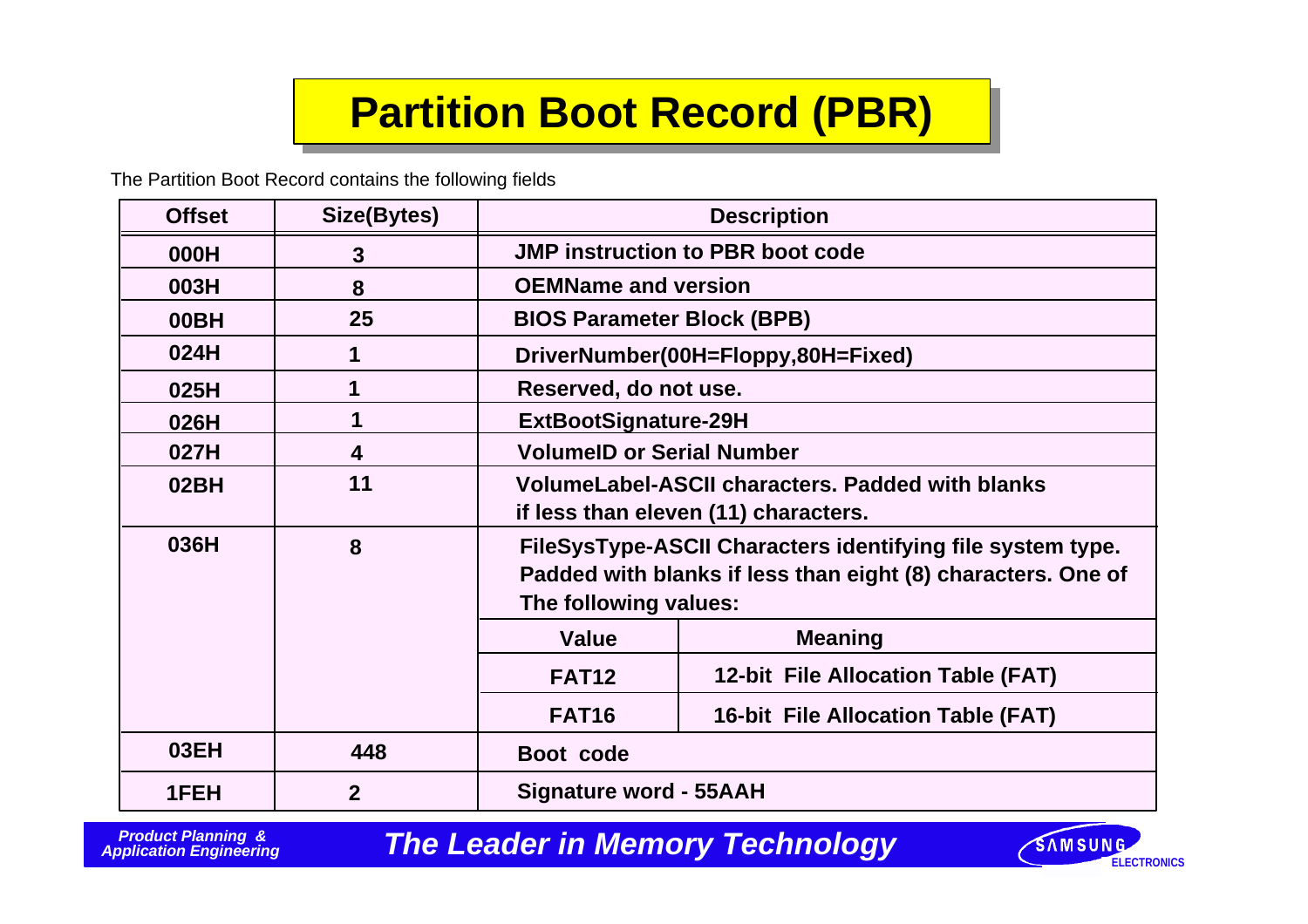# **BIOS Parameter Block (BPB)**

The BIOS Parameter Block(BPB) contains the following fields:

| <b>Offset</b> | Size(Bytes)             | <b>Description</b>                                                                                                       |  |  |  |
|---------------|-------------------------|--------------------------------------------------------------------------------------------------------------------------|--|--|--|
| 000H          | $\overline{2}$          | <b>BytesPerSector-Number of bytes per sector</b>                                                                         |  |  |  |
| 002H          | 1                       | SectorsPerCluster-Number of sectors in a cluster                                                                         |  |  |  |
| 003H          | 2 <sup>2</sup>          | <b>ReservedSectors</b>                                                                                                   |  |  |  |
| 005H          | 1                       | NumFATs-Number of FAT on the media                                                                                       |  |  |  |
| 006H          | 2 <sup>2</sup>          | <b>RootDirEntries-Number of Root Directory entries</b>                                                                   |  |  |  |
| 008H          | $\overline{2}$          | Total Sectors If Sector is over 65,535, this field is zero and                                                           |  |  |  |
|               |                         | actual number of sectors is in the HugeSectors field.                                                                    |  |  |  |
| 00AH          | 1                       | MedialDByte-Used to quickly identify how the media is formatted.<br>F0H: Various types of media F8H: Hard disk, any size |  |  |  |
|               |                         | F9H:720 KB 3.5" or 1.2 MB 5.25" FAH:320 KB 5.25"                                                                         |  |  |  |
|               |                         | FBH:640 KB 3.5" FCH:180 KB 5.25"                                                                                         |  |  |  |
|               |                         | FDH:360 KB 5.25" FEH:160 KB 5.25"                                                                                        |  |  |  |
|               |                         | FFH:320 KB 5.25"                                                                                                         |  |  |  |
| 00BH          | $\overline{2}$          | <b>NumFATSectors-Number of sectors in each FAT</b>                                                                       |  |  |  |
| 00DH          | 2 <sup>1</sup>          | SectorsPerTrack-Number of sectors on a track                                                                             |  |  |  |
| 00FH          | $\overline{2}$          | <b>NumHeads-Number of heads</b>                                                                                          |  |  |  |
| 011H          | $\overline{\mathbf{4}}$ | <b>HiddenSectors-Number of hidden sectors</b>                                                                            |  |  |  |
| 015H          | 4                       | HugeSectors-Number of sectors if Total sectors is zero.                                                                  |  |  |  |

 *Product Planning &*

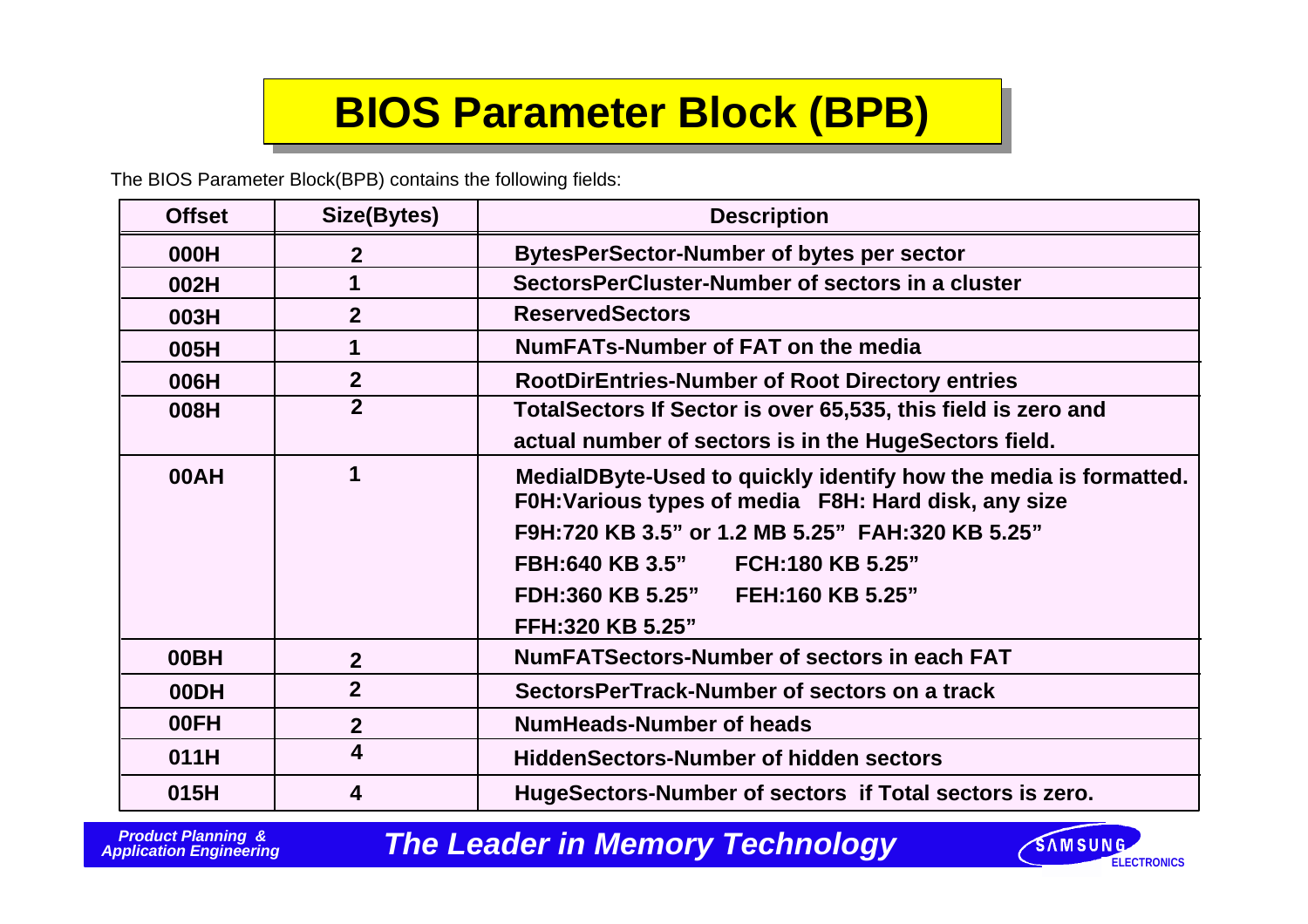### **Spare Area Information (1 MB, 2 MB)**

To manage data in 256-Byte unit, pages are handled in pairs.

*Spare Area Configuration (Even+Odd page.16Byte)*

| Byte No. | <b>Even-numbered page</b>   | <b>Odd-numbered page</b>    |
|----------|-----------------------------|-----------------------------|
| 256      |                             |                             |
| 257      | <b>User Data Area</b>       | <b>ECC Area-2</b>           |
| 258      |                             |                             |
| 259      |                             | <b>Block Address Area-2</b> |
| 260      | <b>User Status Area</b>     |                             |
| 261      | <b>Block Status Area</b>    |                             |
| 262      | <b>Block Address Area-1</b> | <b>ECC Area-1</b>           |
| 263      |                             |                             |

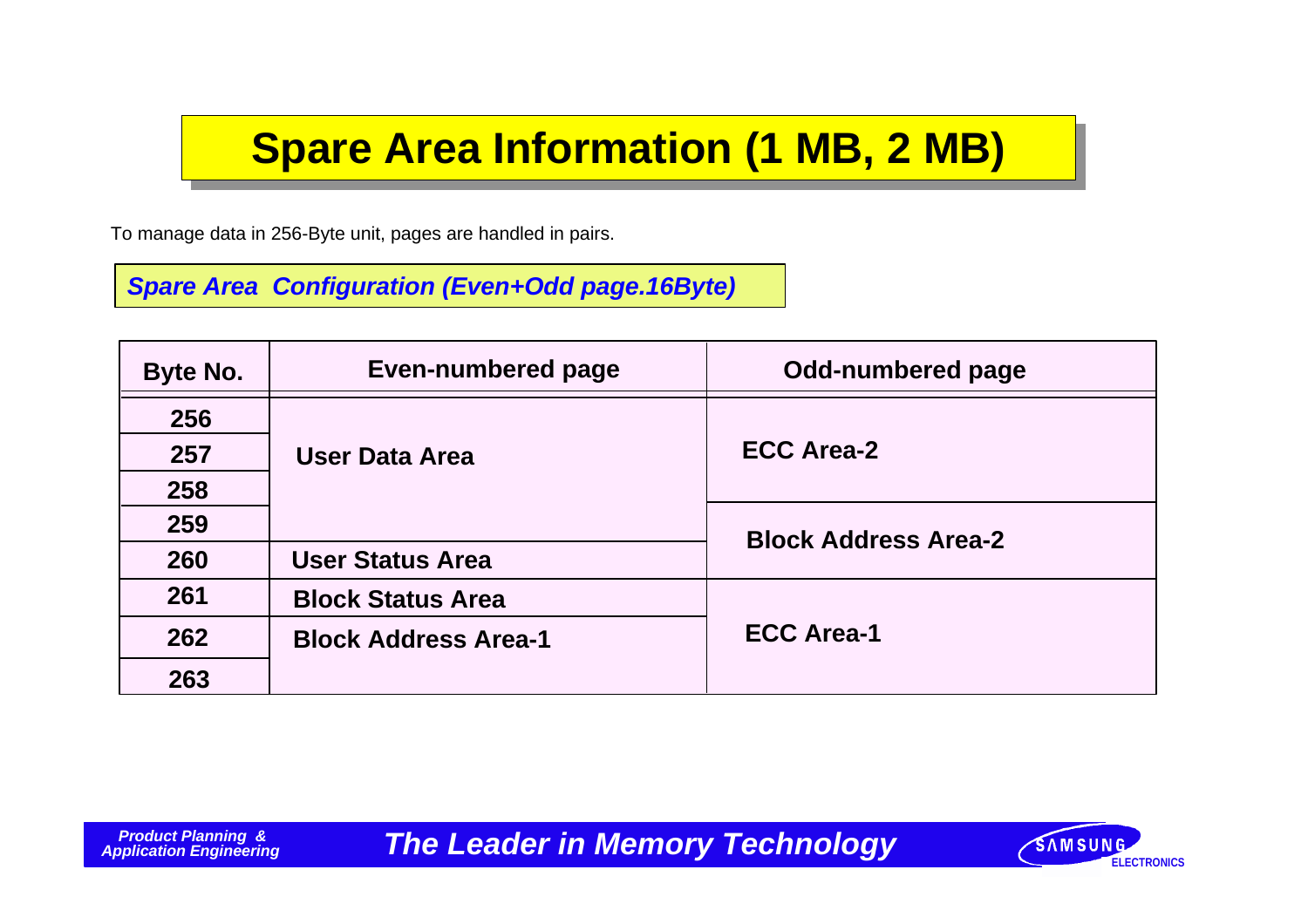### **Spare Area Information (4 ~128 MB)**

Manage data in 512-Byte unit per page.

*Spare Area Configuration (16 Byte)*

| Byte No. | <b>Contents</b>             | Byte No. | <b>Contents</b>             |
|----------|-----------------------------|----------|-----------------------------|
| 512      |                             | 520      |                             |
| 513      | <b>User Data Area</b>       | 521      | <b>ECC Area-2</b>           |
| 514      |                             | 522      |                             |
| 515      |                             | 523      | <b>Block Address Area-2</b> |
| 516      | <b>User Status Area</b>     | 524      |                             |
| 517      | <b>Block Status Area</b>    | 525      |                             |
| 518      | <b>Block Address Area-1</b> | 526      | <b>ECC Area-1</b>           |
| 519      |                             | 527      |                             |

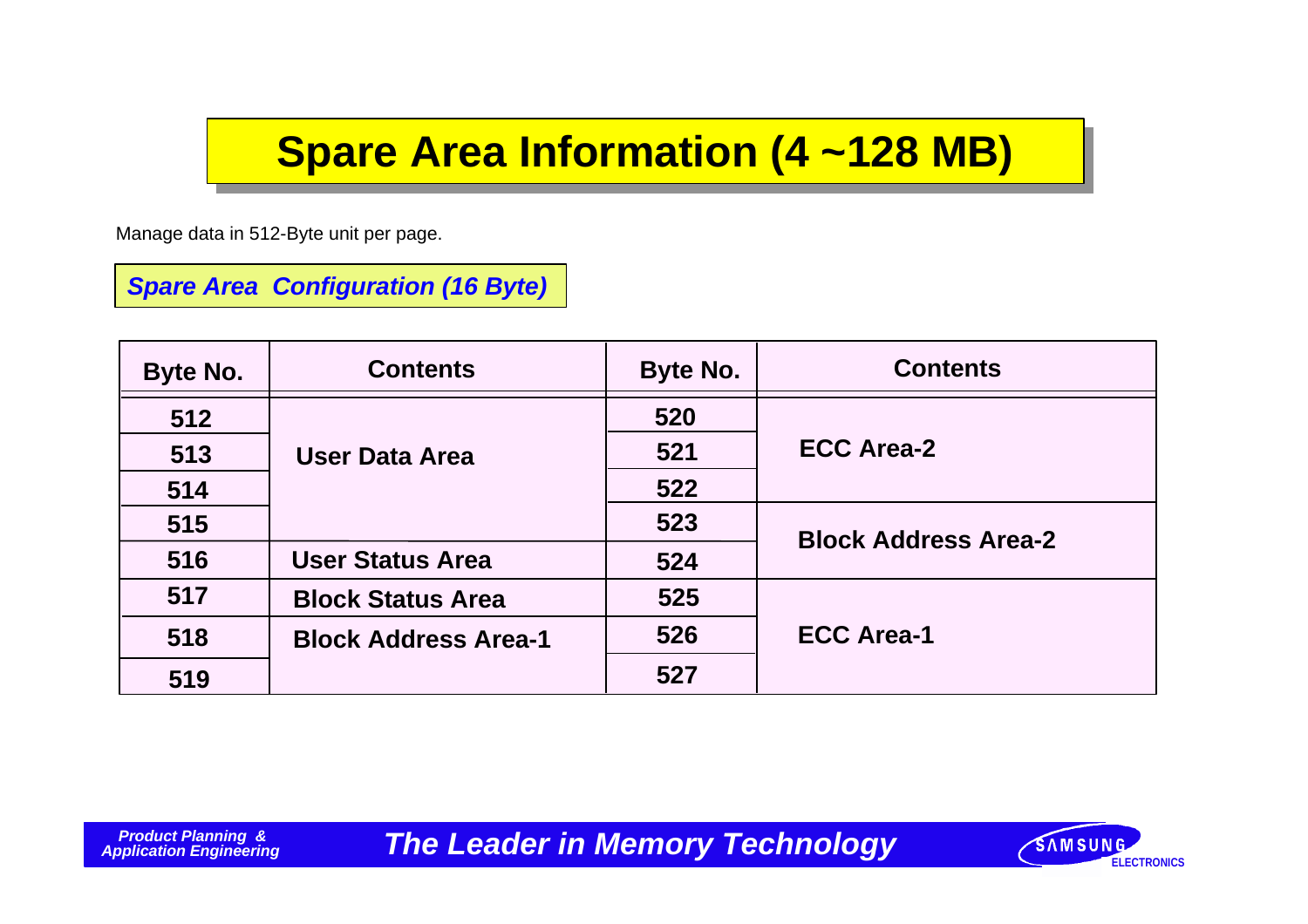### **Block Address Area Information**

The data in this area indicates address information on the conversion table to be consulted for block-logical-address to physicaladdress conversion

*Block Address Configuration*

| D7               | D <sub>6</sub>   | D <sub>5</sub>   | D <sub>4</sub> | D <sub>3</sub>   | D <sub>2</sub>                          | D <sub>1</sub> | D <sub>0</sub> | 1, 2 MB SM                                 | 4, 8, 16 MB SM |
|------------------|------------------|------------------|----------------|------------------|-----------------------------------------|----------------|----------------|--------------------------------------------|----------------|
| $\boldsymbol{0}$ | $\boldsymbol{0}$ | $\boldsymbol{0}$ | 1              | $\boldsymbol{0}$ |                                         | $BA9$ BA8      | <b>BA7</b>     | $\ 262$ bytes(even) $\ $<br>259 bytes(odd) | 518, 523 bytes |
|                  |                  |                  |                |                  | BA6   BA5   BA4   BA3   BA2   BA1   BA0 |                | P              | 263 bytes(even)<br>260 bytes(odd)          | 519, 524 bytes |

**BA9 ~ BA0 : Block Address(values=0 through n,where n = maximum logical block count - 1)**

**P : Even Parity bit**

Block addresses referred to here represent addresses obtained in the form of data segments after logical addresses have been separated by individual erasure blocks.

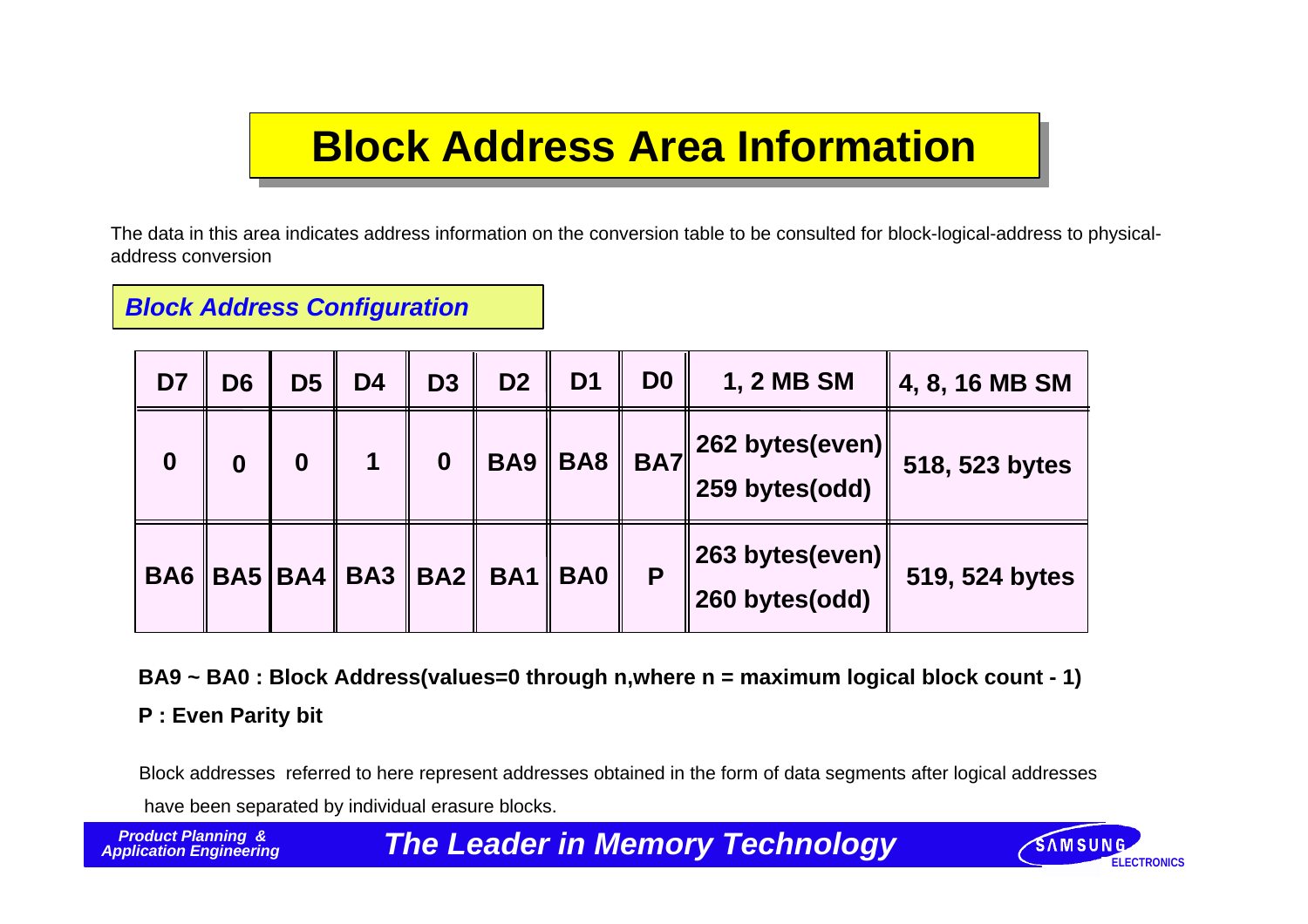### **FAT(File Allocation Table) Content**

#### *In case of 12-bit FAT*

| <b>Offset</b> | <b>Content</b> | <b>Description</b> |
|---------------|----------------|--------------------|
| $00h - 02h$   | F8h, FFh, FFh  | FAT ID (3 Bytes)   |
| 03h and after | 00h            |                    |

### *In case of 16-bit FAT*

| <b>Offset</b> | <b>Content</b>  | <b>Description</b>      |
|---------------|-----------------|-------------------------|
| $00h - 03h$   | F8h,FFh,FFh,FFh | <b>FAT ID (4 Bytes)</b> |
| 04h and after | 00h             |                         |

### *FAT Content*

| 12-bit FAT  | 16-bit FAT    | <b>Description</b>                      |
|-------------|---------------|-----------------------------------------|
| 000h        | 0000h         | <b>Unused Cluster</b>                   |
| 001h        | 0001h         | <b>Reserved</b>                         |
| 002h - FEFh | 0002h - FFEFh | <b>Next Cluster Number in the chain</b> |
| FF0h - FF6h | FFF0h - FFF6h | <b>Reserved</b>                         |
| FF7h        | FFF7h         | <b>Defective Cluster</b>                |
| FF8h - FFFh | FFF8h - FFFFh | <b>Last Cluster in the chain</b>        |

 *Product Planning &*

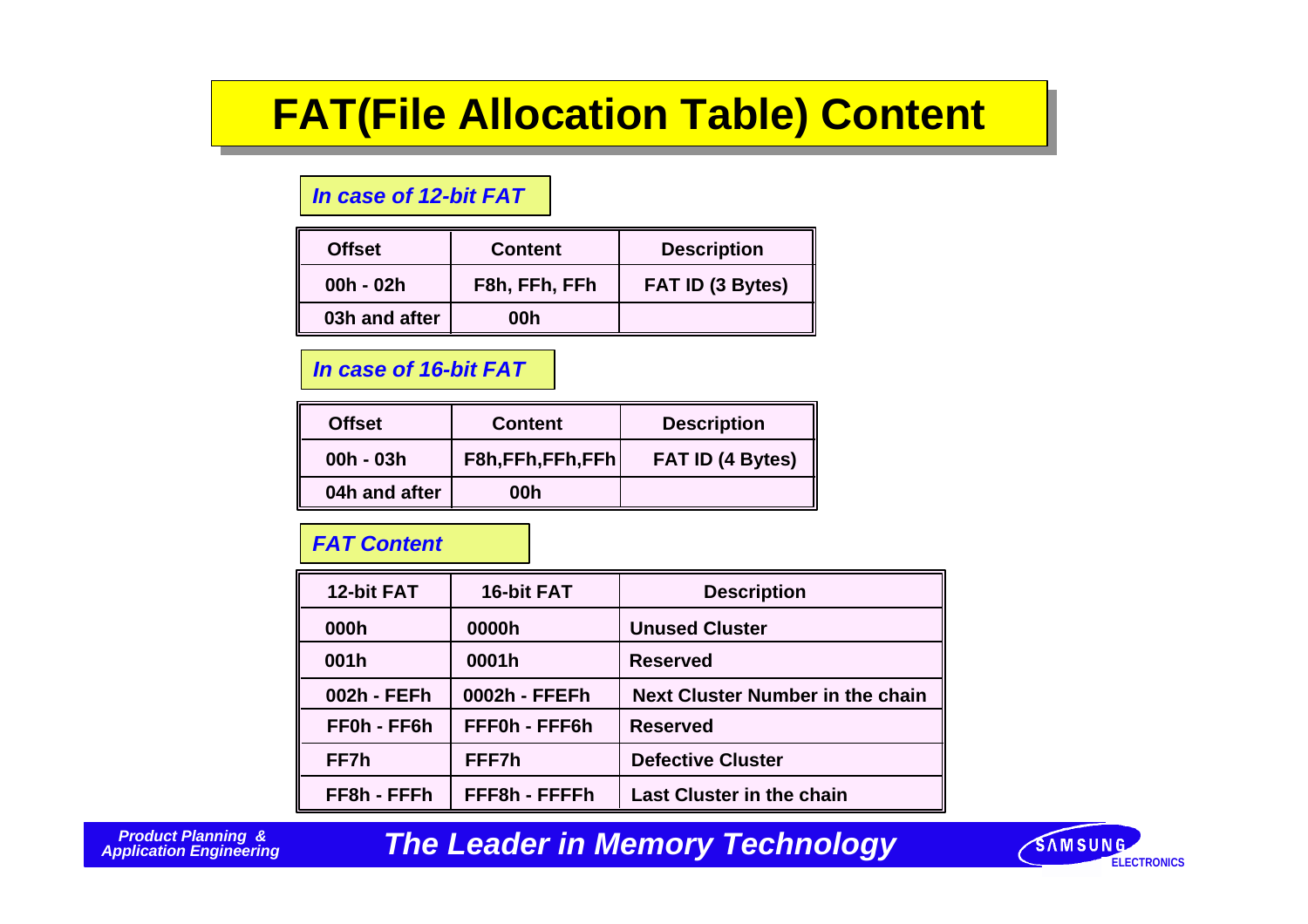# **Example of FAT Operation**

*In case of 12-bit FAT*

**002h - FEFh ( Next Cluster Number in the chain) => About 4000 Cluster**

### **Example**



**Location 002 003 004 005 006 007 008 009 00A 00B 00C 00D 00E 00F 010 011 012 … Value 003 h 012h FFFh FFFh 008h 123h 009h FFFh 222h 543h FFFh E34h 093h 453h 765h 876h 006h ...**

In case of Start Cluster '002h' in file information 32Byte

Cluster chain ==> 002h,003h,012h,006h,008h,009h.

**The Leader in Memory Technology EXAMBUNG** 

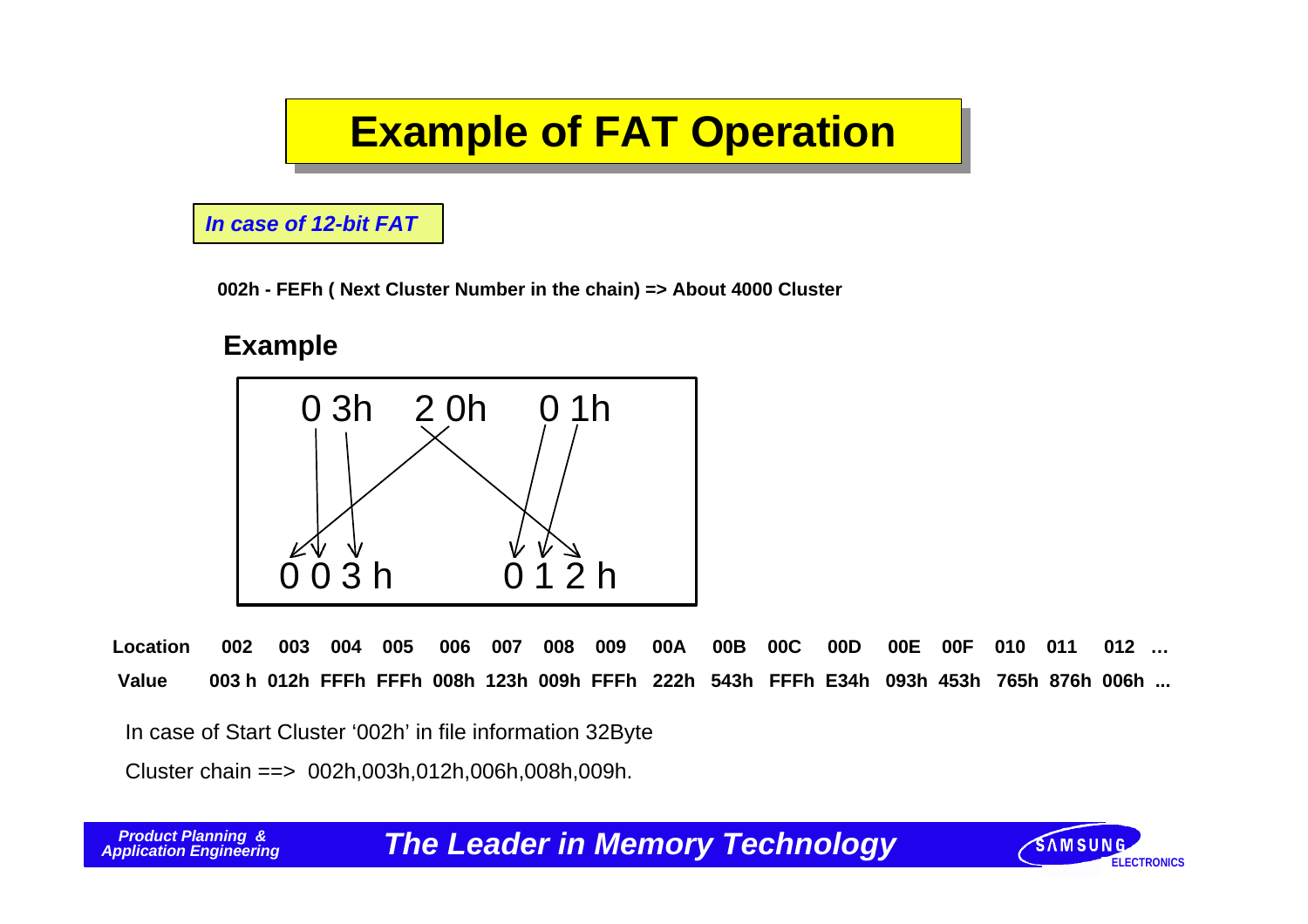### **Directory Content**

#### *32 Byte Information*

**In case of SmartMedia, Initialization Values are all zero.**

| <b>Byte</b> | <b>Content</b>              | <b>Initialization Value</b> |
|-------------|-----------------------------|-----------------------------|
| $0 - 7$     | <b>File Name</b>            | *00h, F6h F6h               |
| $8 - 10$    | <b>Extension</b>            | F6h, F6h, F6h               |
| 11          | <b>Attribute</b>            | F <sub>6</sub> h            |
| $12 - 21$   | <b>Reserved</b>             | $F6h, F6h, \ldots$ . F6h    |
| $22 - 23$   | Time                        | F6h, F6h                    |
| $24 - 25$   | <b>Date</b>                 | F6h, F6h                    |
| $26 - 27$   | <b>Start Cluster Number</b> | F6h, F6h                    |
| $28 - 31$   | <b>File Size</b>            | F6h, F6h, F6h, F6h          |

- **\*00h : Unused Directory**
- **E5h : Deleted Directory**
- **2Eh : Sub Directory**

#### **Examples**

**43 4F 4E 46 49 47 20 20 53 59 53 20 00 00 00 00 Config.sys**

**00 00 00 00 00 00 25 43 AF 20 02 00 9C 03 00 00**

 *Product Planning &*

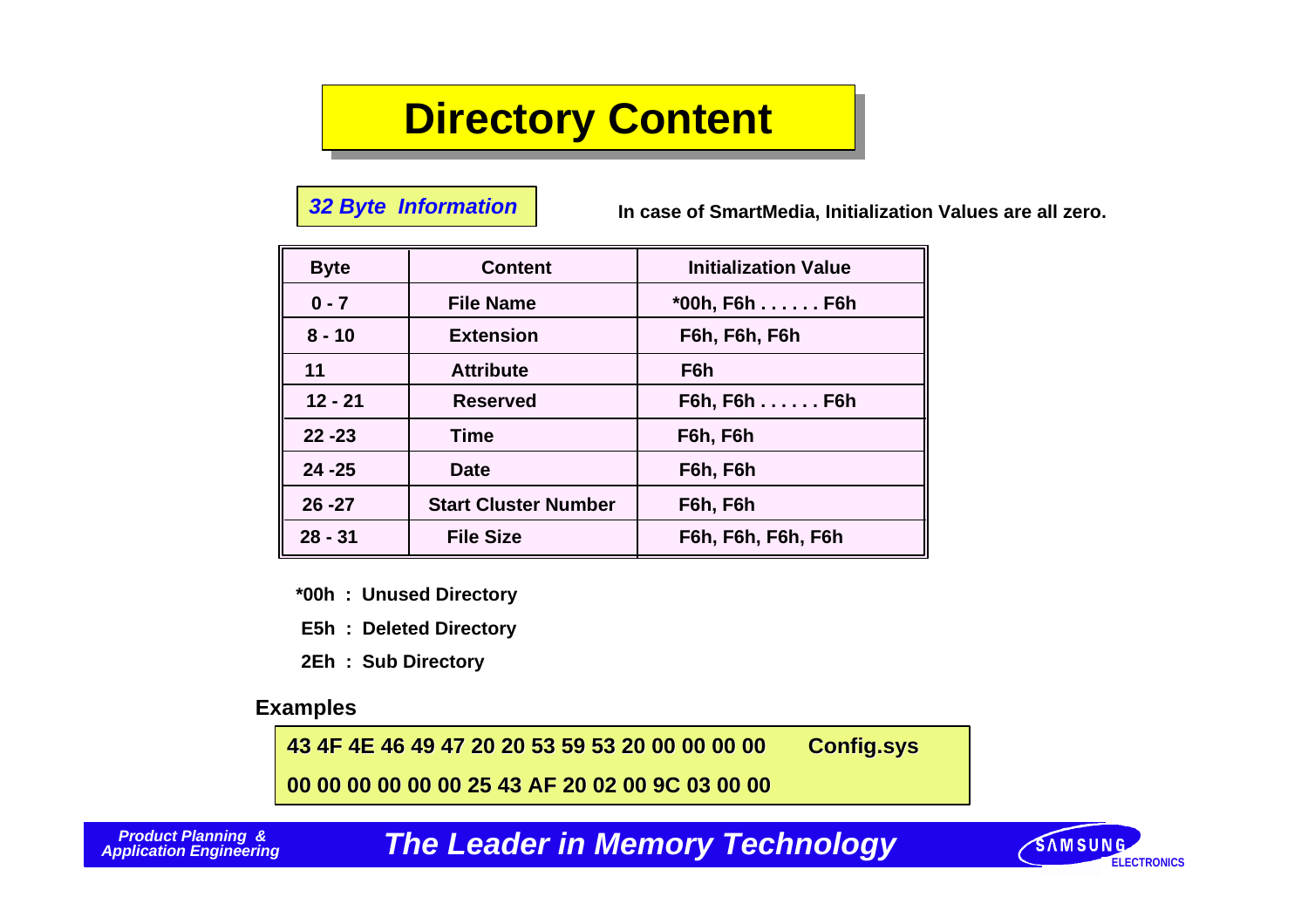# **Example of Copy,Del,Mkdir (16 MB)**



 *Product Planning &*

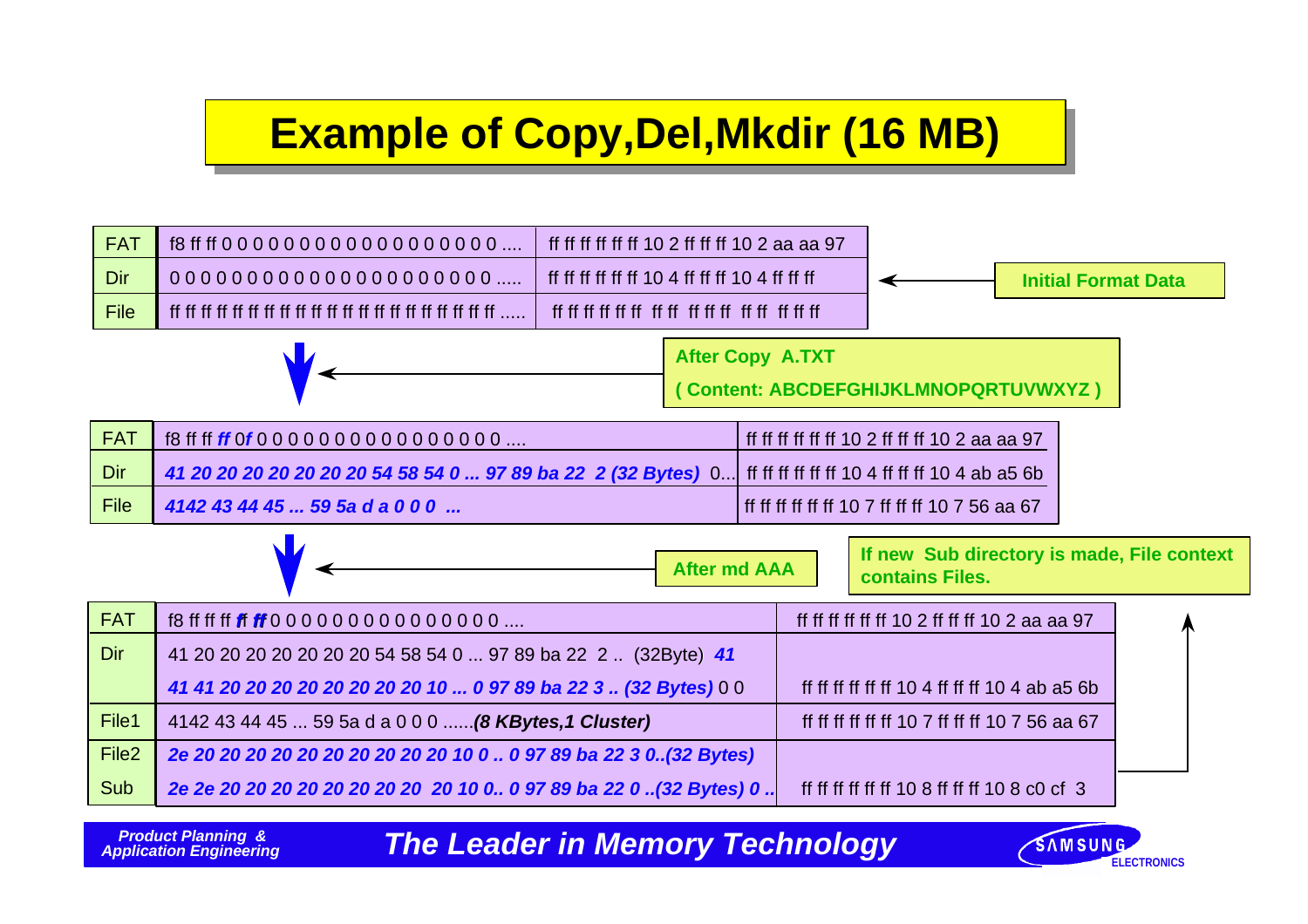### **Example of Copy,Del,Mkdir (16MB)**

| <b>FAT</b>        |                                                                     | * Spare Area is same as above page.  |
|-------------------|---------------------------------------------------------------------|--------------------------------------|
| Dir               | 41 20 20 20 20 20 20 20 54 58 54 0  97 89 ba 22 2  (32 Bytes) 41 41 | <b>Copy B.TXT in AAA directory</b>   |
|                   | 41 20 20 20 20 20 20 20 20 10  0 97 89 ba 22 3  (32 Bytes)          | (Content:abcdefghijklmnopqrstuvwxyz) |
| File1             | 4142 43 44 45  59 5a d a 0 0 0  (8 KBytes, 1 Cluster)               |                                      |
| File <sub>2</sub> | 2e 20 20 20 20 20 20 20 20 20 20 10 0  0 97 89 ba 22 3 0(32 Bytes)  |                                      |
| (Sub              | 2e 2e 20 20 20 20 20 20 20 20 20 10 0 0 97 89 ba 22 0(32 Bytes)     |                                      |
| Dir)              | 42 20 20 20 20 20 20 20 54 58 54 0  4d 6e 32 22 4 0  (32 Bytes) 0 0 |                                      |
| File <sub>3</sub> | 61 62 63 64 65 66  79 7a d a 0 0 0  (8 KBytes, 1 Cluster)           |                                      |
|                   |                                                                     |                                      |
| <b>FAT</b>        | f8 ff ff <b>0 f0</b> ff ff 0f 0 0 0 0 0 0 0 0 0 0 0 0               | * Spare Area is same as above page.  |
| <b>Dir</b>        | e5 20 20 20 20 20 20 20 54 58 54 0  97 89 ba 22 2  (32 Bytes) 41 41 | Delete A.TXT in Root directory       |
|                   | 41 20 20 20 20 20 20 20 20 10  0 97 89 ba 22 3  (32 Bytes)          |                                      |
| File1             | 4142 43 44 45  59 5a d a 0 0 0  (8 KBytes, 1 Cluster)               |                                      |
| File <sub>2</sub> | 2e 20 20 20 20 20 20 20 20 20 10 0  0 97 89 ba 22 3 0(32 Bytes)     |                                      |
| (Sub              | 2e 2e 20 20 20 20 20 20 20 20 20 10 0 0 97 89 ba 22 0 (32 Bytes)    |                                      |
| Dir)              | 42 20 20 20 20 20 20 20 54 58 54 0  4d 6e 32 22 4 0  Z(32 Bytes)    |                                      |
| File <sub>3</sub> | 61 62 63 64 65 66  79 7a d a 0 0 0  (8 KBytes, 1 Cluster)           |                                      |

 *Product Planning &*

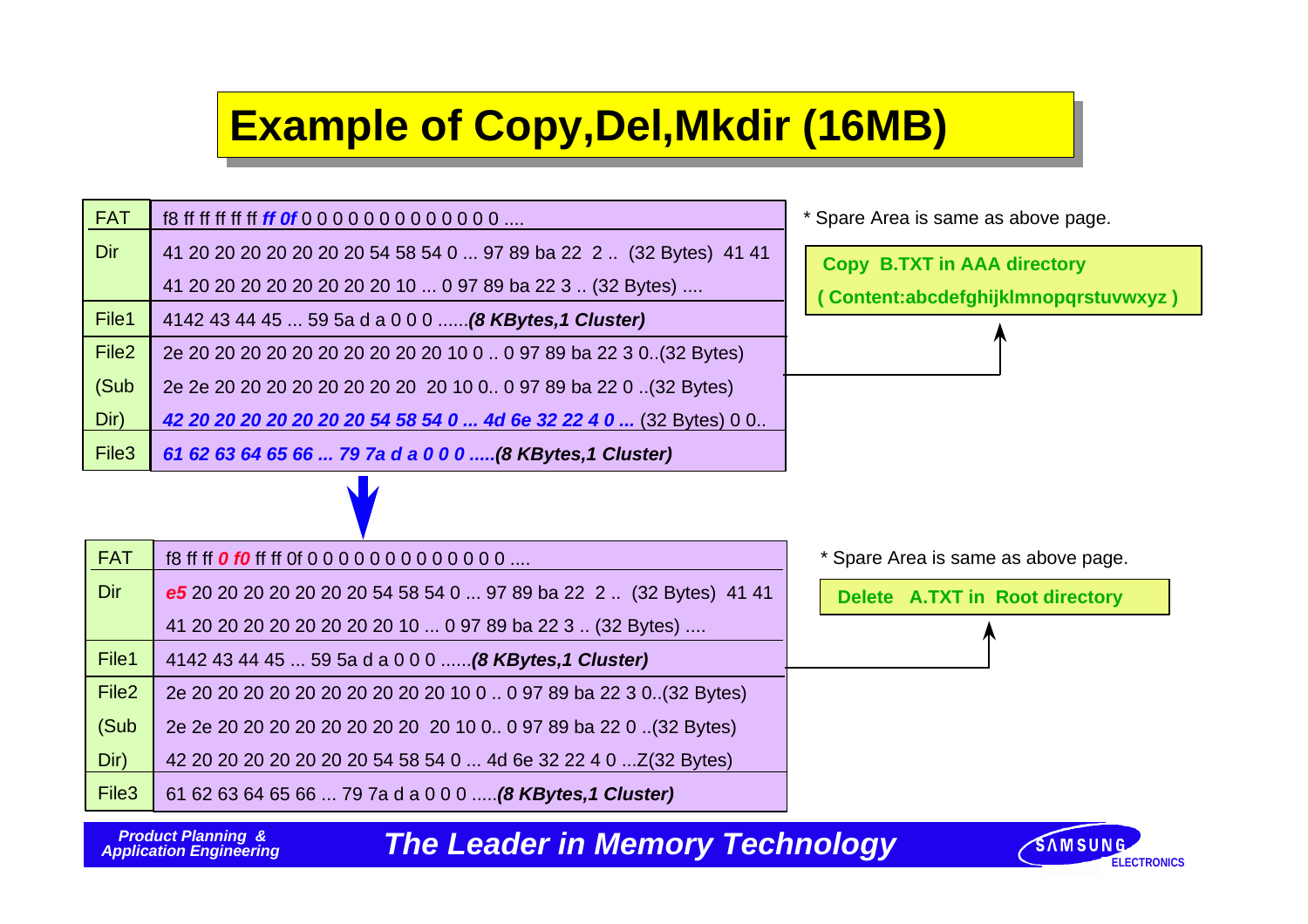### **ECC Code Generation Method**

♦ **ECC code consists of 3 Bytes per 256 Bytes(Hamming Code ECC Algo)**

- **Actually 22 bit ECC code per 2048 bits**
- **22 bit ECC code = 16 bit line parity + 6 bit column parity**

#### ♦ **Error Detection Sequence** Generating and writing ECC code during program operation Generating New ECC code during read data area XOR original ECC code with new generated ECC code If results are all zero ? No error **Error** detected No Yes ECC code in Flash Memory (22 bits) New generated ECC code during read (XOR) 22 bit data  $= 0$ 11 bit data  $= 1$ 1 bit data  $= 1$ (No Error) (Correctable error) (ECC error)

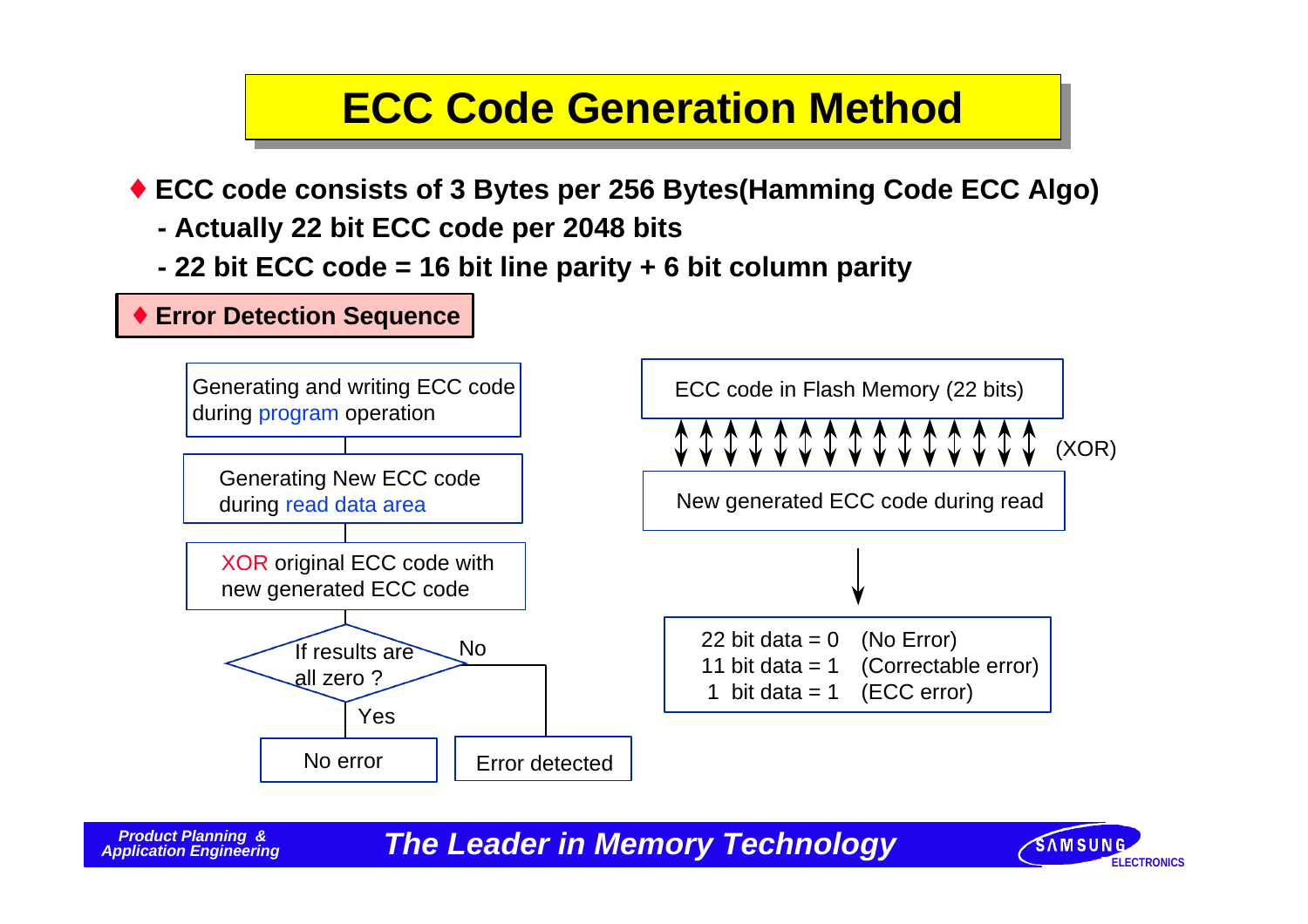### **Considerations for High Density SmartMedia(1)**

**12bit FAT** Useful Cluster Number = 2<sup>12</sup> = 4096 (Approximately 4000 Cluster Count Available)

**16bit FAT Operation**

Useful Cluster Number = 2<sup>16</sup> = 65536 (Approximately 64000 Cluster Count Available)

| 12-bit FAT       | 16-bit FAT          | <b>Description</b>               |
|------------------|---------------------|----------------------------------|
| 000h             | 0000h               | <b>Unused Cluster</b>            |
| 001h             | 0001h               | <b>Reserved</b>                  |
| $002h \sim FEFh$ | $0002h \sim FFEFh$  | Next Cluster Number in the chain |
| $FFOh \sim FF6h$ | $FFF0h \sim FFF6h$  | <b>Reserved</b>                  |
| FF7h             | FFF7h               | <b>Defective Cluster</b>         |
| $FF8h \sim FFFh$ | $FFF8h \sim FFFFFh$ | Last Cluster in the chain        |

**12bit FAT Specification Table**

**1~ 64MB(250 ~ 4,000 Cluster Chain Needs) : 12bit FAT Operation 128MB(8,000 Cluster Chain Needs) : 16bit FAT Operation**

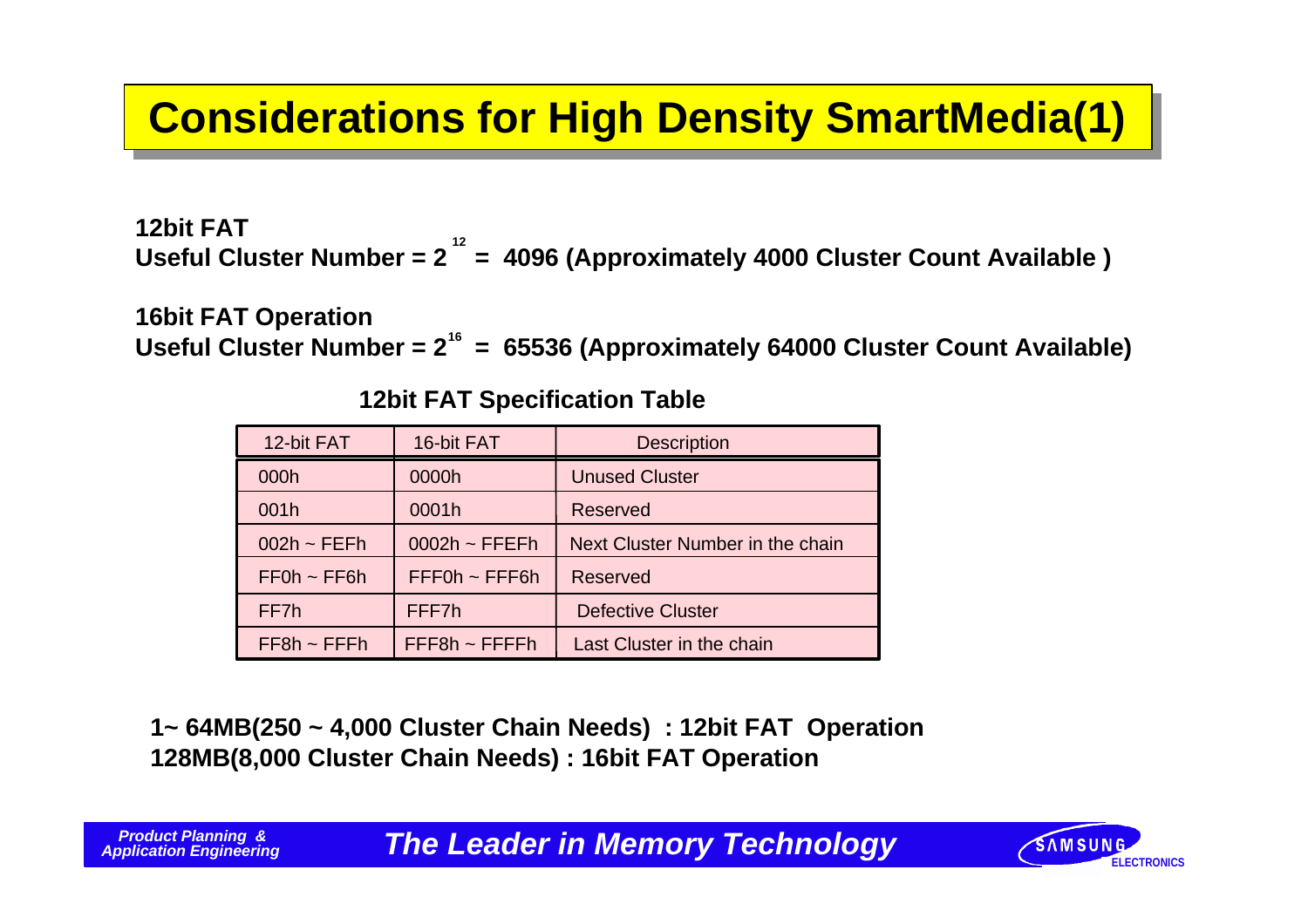### **Considerations for High Density SmartMedia(2)**

### **Four address cycles are needed for 64MB and 128MB SmartMedia !**



 $AO - A7$  &  $A9 - A24$ 

#### **64MB,128MB SmartMedia**



### **Address Configuration**

| 1st Cycle  | CA0 ~ CA7 : column address   |
|------------|------------------------------|
| 2 nd Cycle | PA0 ~ PA7 : page address 1   |
| 3 rd Cycle | PA8 ~ PA15 : page address 2  |
| 4 th Cycle | PA16 ~ PA23 : page address 3 |

| <b>Model</b> | <b>Valid Page Address</b> | <b>Fixed Low</b>   |
|--------------|---------------------------|--------------------|
| 2MB          | $PA0 \sim PA12$           | $PA13 \sim PA$ 15  |
| 4MB          | $PA0 \sim PA12$           | $PA13 \sim PA$ 15  |
| 8MB          | $PA0 \sim PA13$           | <b>PA14, PA 15</b> |
| 16MB         | $PA0 \sim PA14$           | <b>PA15</b>        |
| 32MB         | $PA0 \sim PA15$           |                    |
| 64MB         | $PA0 \sim PA16$           | $PA17 - PA23$      |
| <b>128MB</b> | $PA0 - PA17$              | $PA18 \sim PA23$   |

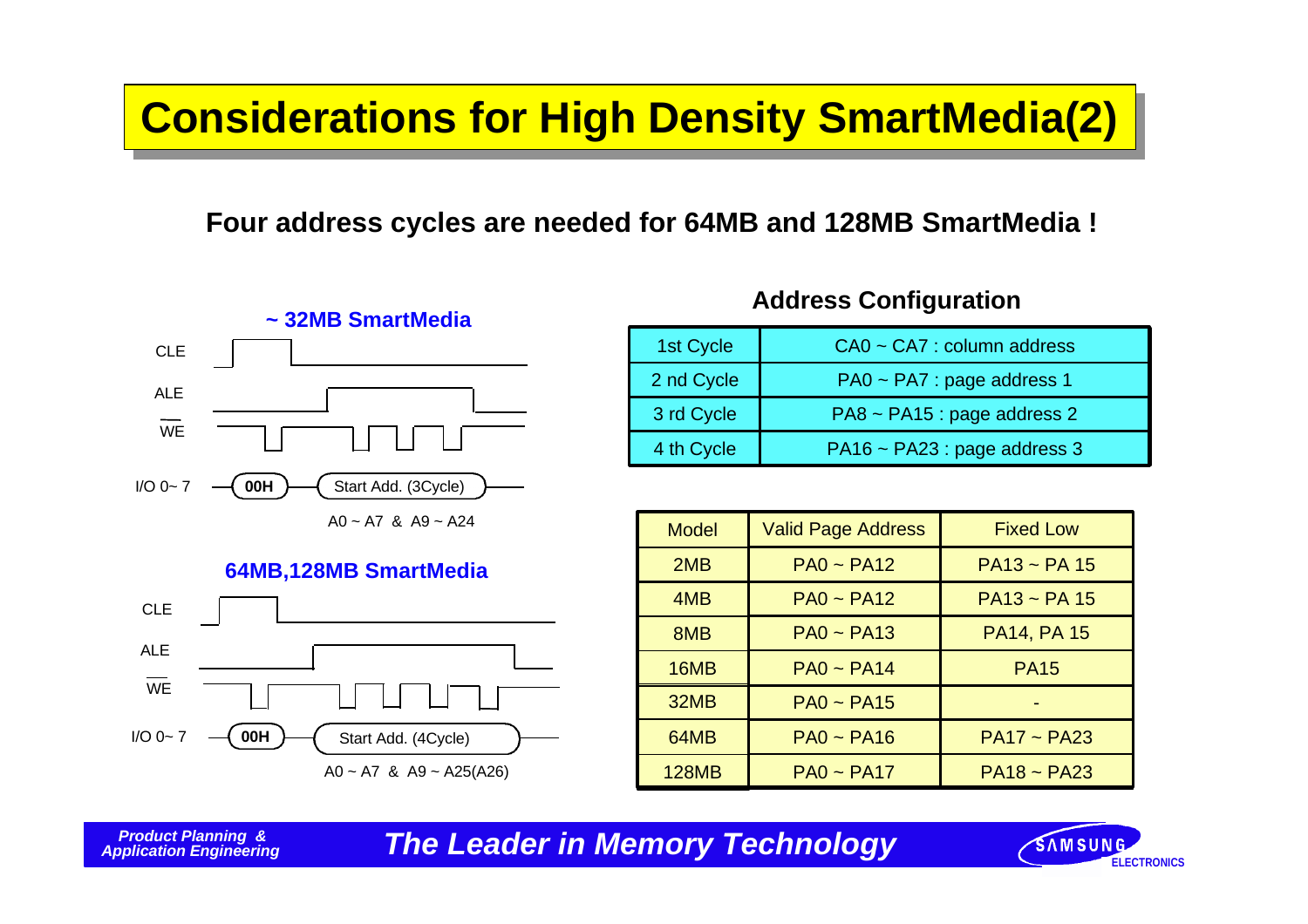# **Considerations for High Density SmartMedia(3)**

### **Zone-based block management for 32MB,64MB and 128MB**

| Zone              | <b>Physical Block</b> | <b>Description</b>                         |
|-------------------|-----------------------|--------------------------------------------|
|                   | $\bf{0}$              | <b>CIS/Identify Drive Information Area</b> |
| $\bf{0}$          | $1 - 1023$            | <b>Data Area</b>                           |
|                   |                       | (Logical Block: $0 \sim 999$ )             |
|                   | $0 - 1023$            | <b>Data Area</b>                           |
|                   |                       | (Logical Block : 1000~1999)                |
|                   |                       |                                            |
|                   | $0 - 1023$            | <b>Data Area</b>                           |
| <b>Final Zone</b> |                       | (Logical Block: Zone x 1000 + 999)         |
|                   |                       |                                            |

\* CIS/Identify Drive Information Area ==>Zone 0

Each zone has 1000 data blocks.

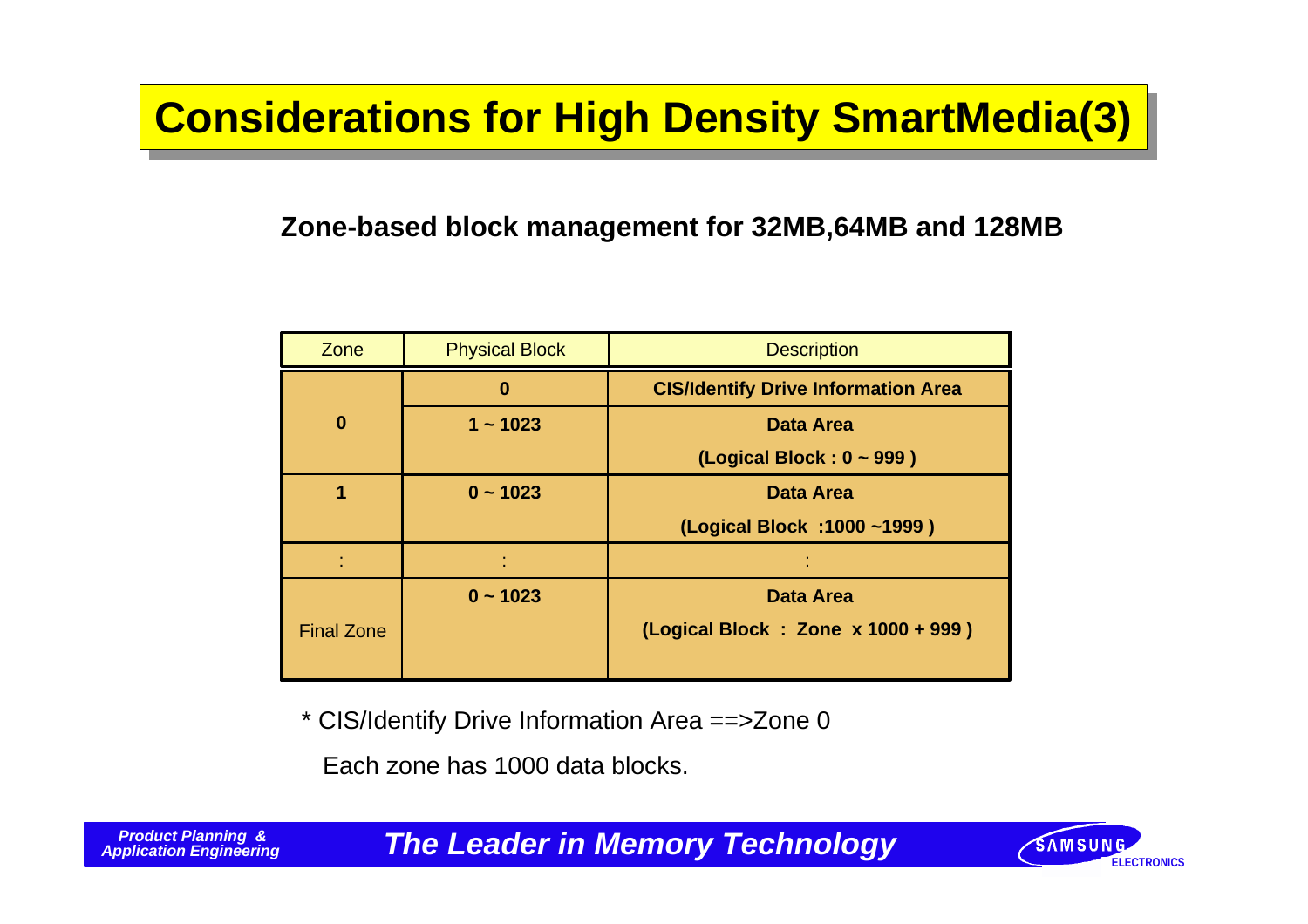**Software Functional Blocks**



*- File Read,Write,Update etc. - Search file information.*

### *Host System Logical Format*

- 
- *Calculate Cluster in FAT*

### *Look-Up Table*

*- Link Logical Cluster(LBA mode) and Physical block - Update Block Status*

### *Basic Parameter Check Physical Format*

- *CIS,DID,ID*
- *MBR*
- *Sector,Cluster Size in PBR*

*- Read,Write Block - Update Block*